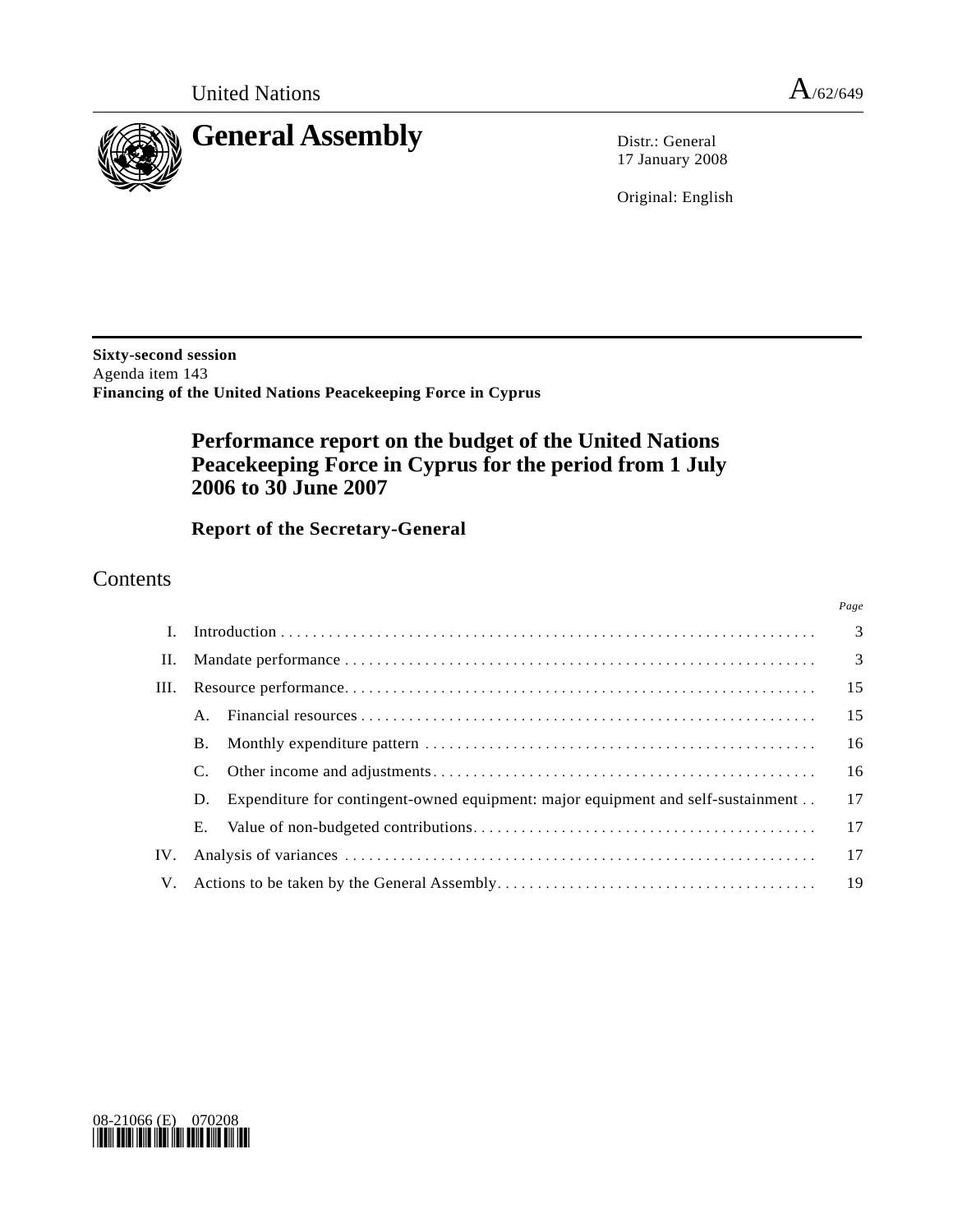#### *Summary*

 The present report contains the performance report on the budget of the United Nations Peacekeeping Force in Cyprus (UNFICYP) for the period from 1 July 2006 to 30 June 2007.

 The total expenditure for UNFICYP for that period has been linked to the Force's objective through a number of results-based budgetary frameworks, grouped by components, namely, political and civil affairs, military, United Nations police and support.

#### **Performance of financial resources**

(Thousands of United States dollars. Budget year is from 1 July 2006 to 30 June 2007.)

|                                 |               |             | Variance   |            |
|---------------------------------|---------------|-------------|------------|------------|
| Category                        | Apportionment | Expenditure | Amount     | Percentage |
| Military and police personnel   | 18 161.6      | 19 509.9    | (1, 348.3) | (7.4)      |
| Civilian personnel              | 11 700.5      | 12 920.6    | (1 220.1)  | (10.4)     |
| Operational costs               | 14 969.3      | 14 9 17.4   | 51.9       | 0.3        |
| <b>Gross requirements</b>       | 44 831.4      | 47 347.9    | (2516.5)   | (5.6)      |
| Staff assessment income         | 1 8 1 8 .5    | 2 110.7     | (292.2)    | (16.1)     |
| Net requirements                | 43 012.9      | 45 237.2    | (2, 224.3) | 5.2)       |
| Voluntary contributions in kind |               |             |            |            |
| (budgeted)                      | 1439.0        | 1 474.4     | 35.4)      | (2.5)      |
| <b>Total requirements</b>       | 46 270.4      | 48 822.3    | (2, 551.9) | 5.5)       |

#### **Human resources incumbency performance**

| Category              | Approved <sup>a</sup> | Actual<br>(average) | Vacancy rate<br>$(\text{percentage})^b$ |
|-----------------------|-----------------------|---------------------|-----------------------------------------|
| Military contingents  | 860                   | 853                 | 0.8                                     |
| United Nations police | 69                    | 65                  | 5.8                                     |
| International staff   | 41                    | 35                  | 14.6                                    |
| National staff        | 110                   | 106                 | 3.6                                     |

<sup>a</sup> Represents the highest level of authorized strength.

<sup>b</sup> Based on monthly incumbency and approved monthly strength.

 The actions to be taken by the General Assembly are set out in section V of the present report.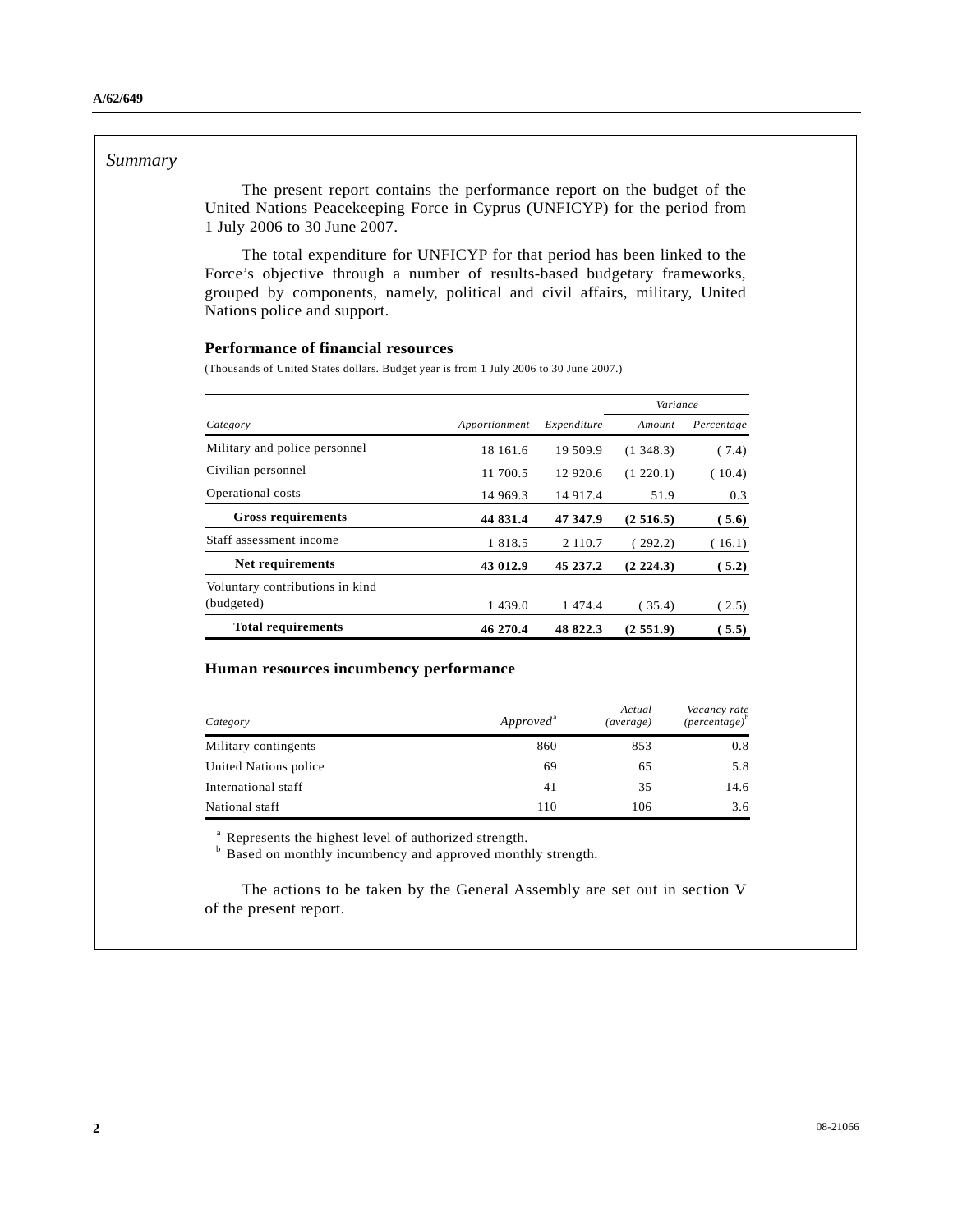## **I. Introduction**

1. The budget for the maintenance of the United Nations Peacekeeping Force in Cyprus (UNFICYP) for the period from 1 July 2006 to 30 June 2007, set out in the report of the Secretary-General of 15 December 2005 (A/60/592), amounted to \$44,954,300 gross (\$43,135,800 net), exclusive of voluntary contributions in kind in the amount of \$1,439,000. It provided for 860 military contingent personnel, 69 United Nations police officers, 42 international staff and 111 national staff. The Advisory Committee on Administrative and Budgetary Questions, in paragraph 38 of its report on the financing of UNFICYP dated 19 April 2006 (A/60/785), recommended that the General Assembly appropriate \$44,954,300 gross for the maintenance of UNFICYP for that period.

2. The General Assembly, by its resolution 60/270, appropriated an amount of \$44,831,400 gross (\$43,012,900 net) for the maintenance of the Force for 2006/07. The appropriated amount included voluntary contributions from the Government of Cyprus in the amount of \$14,915,300, equivalent to one third of the net cost of UNFICYP, and \$6.5 million from the Government of Greece. An amount of \$23,416,100 gross (\$21,597,600 net) was assessed on Member States for the maintenance of UNFICYP for that period.

## **II. Mandate performance**

3. The mandate of UNFICYP was established by the Security Council in its resolution 186 (1964) and extended in subsequent resolutions of the Council. The mandate for the performance period was provided by the Council in its resolutions 1687 (2006) and 1728 (2006).

4. UNFICYP is mandated to help the Security Council achieve an overall objective, namely, to ensure peace and security in Cyprus and the return to normal conditions.

5. Within this overall objective, UNFICYP has, during the reporting period, contributed to a number of accomplishments by delivering related key outputs, shown in the frameworks below for the political and civil affairs, military, United Nations police and support components.

6. The present report assesses actual performance against the planned resultsbased budgeting frameworks set out in the 2006/07 budget. In particular, the report compares the actual indicators of achievement, that is, the extent to which actual progress has been made during the period against the expected accomplishments, with the planned indicators of achievement, and the actually completed outputs with the planned outputs.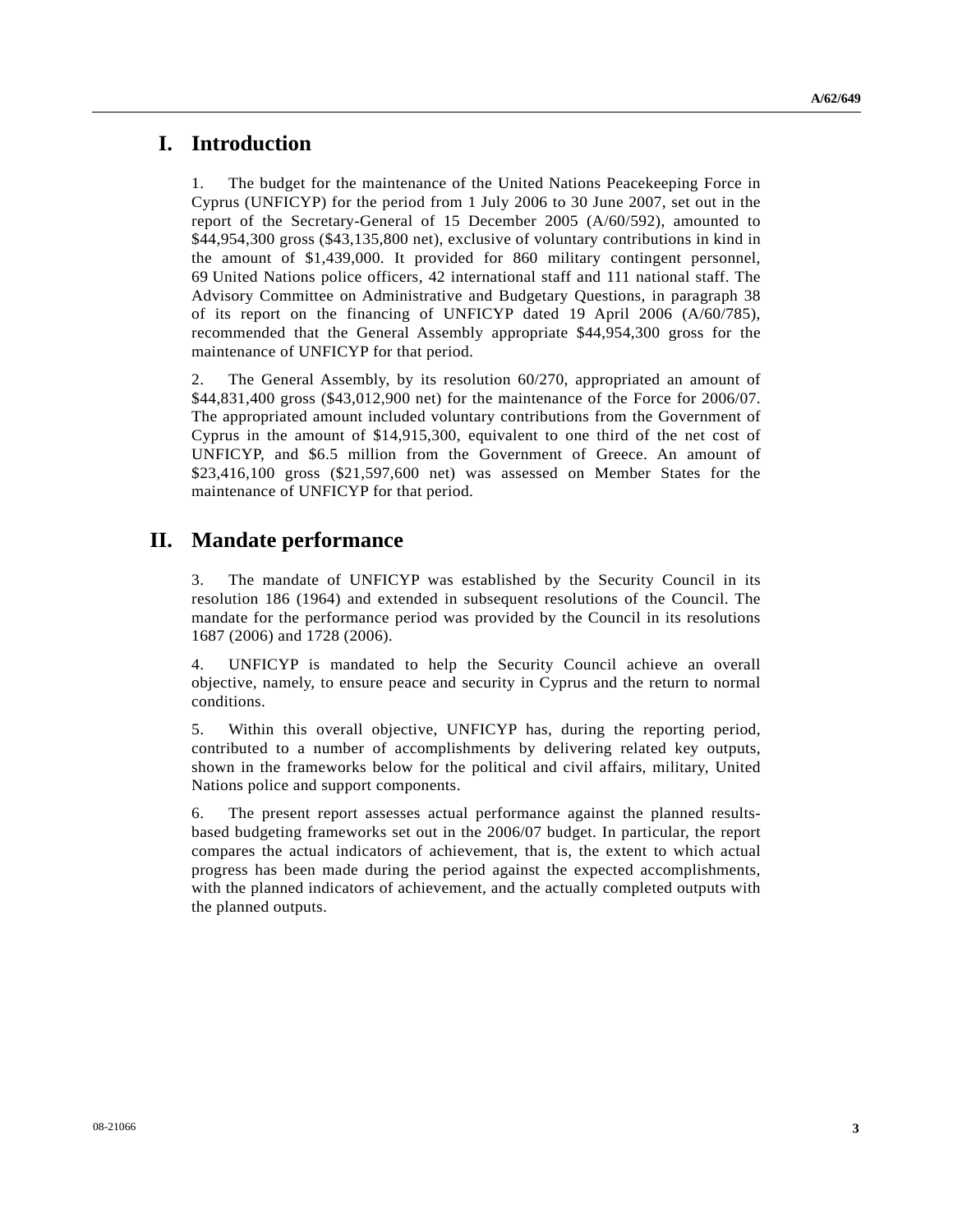#### **Component 1: political and civil affairs**

**Expected accomplishment 1.1:** improved relations between Greek Cypriot and Turkish Cypriot communities

| Planned indicators of achievement                                                                                                                                                                                                     | Actual indicators of achievement                                                                                                                                                         |  |  |
|---------------------------------------------------------------------------------------------------------------------------------------------------------------------------------------------------------------------------------------|------------------------------------------------------------------------------------------------------------------------------------------------------------------------------------------|--|--|
| Increase in the number of people crossing<br>from both sides from 7 million in $2004/05$ to                                                                                                                                           | 2.4 million in 2006/07 (for a total of 13 million) compared to<br>3 million in 2005/06 (for a total of 10.6 million)                                                                     |  |  |
| 7.3 million in 2005/06 to 7.5 million in<br>2006/07                                                                                                                                                                                   | The lower number of crossings compared to the prior year was<br>due in part to the discontinuation of information provided by the<br>Turkish Cypriot side on the Pergamos crossing point |  |  |
| Increase in the movement of goods across<br>the buffer zone from an estimated value of<br>£C 0.7 million in $2004/05$ (\$1.5 million) to<br>£C 2 million in $2005/06$ (\$4.4 million) to<br>£C 4 million in $2006/07$ (\$8.8 million) | Goods worth $\pounds C$ 2.8 million (\$6.3 million) moved across the<br>buffer zone                                                                                                      |  |  |
| No incidents at crossing points as a result of<br>crossing                                                                                                                                                                            | 7 incidents at crossing points                                                                                                                                                           |  |  |
| Increase in the number of crossing points<br>between the north and the south of the<br>United Nations buffer zone from 4 in<br>2004/05 to 6 in 2005/06 to 7 in 2006/07                                                                | The additional crossing point at Ledra Street was not opened, as<br>both sides had not agreed on the modalities                                                                          |  |  |
| No media restrictions on both sides                                                                                                                                                                                                   | Achieved. Since the opening of the crossing points, the<br>movement of media representatives was no longer subject to<br>clearance procedures                                            |  |  |
| Establishment of a Joint Humanitarian<br>Committee of both sides                                                                                                                                                                      | A Joint Humanitarian Committee was not established owing to<br>delays in the implementation of the 8 July 2006 Agreement<br>between the leaders of the two communities                   |  |  |
| Planned outputs                                                                                                                                                                                                                       | Completed<br>(number or<br>Remarks<br>yes/no)                                                                                                                                            |  |  |
| Facilitation and provision of continuous<br>contact at the highest level with the sides<br>and key players as the only United Nations<br>political interface on the island                                                            | 60 meetings of the Coordination Committee<br>Yes<br>(50 bilateral meetings with the two sides and<br>10 meetings with concerned Member States and<br>guarantor Powers)                   |  |  |

Negotiation, mediation and provision of good offices to the sides on confidencebuilding initiatives Yes 110 meetings with the 2 sides, including civil society, representatives of religious, academic, youth and non-governmental organizations (NGOs) from both sides Facilitation of the demining of Turkish Forces' minefields in the buffer zone No The operation was suspended owing to concerns over funding Daily contacts and joint actions with the representation of the European Commission Yes 70 meetings with the Programme Support Office of the European Union

in Cyprus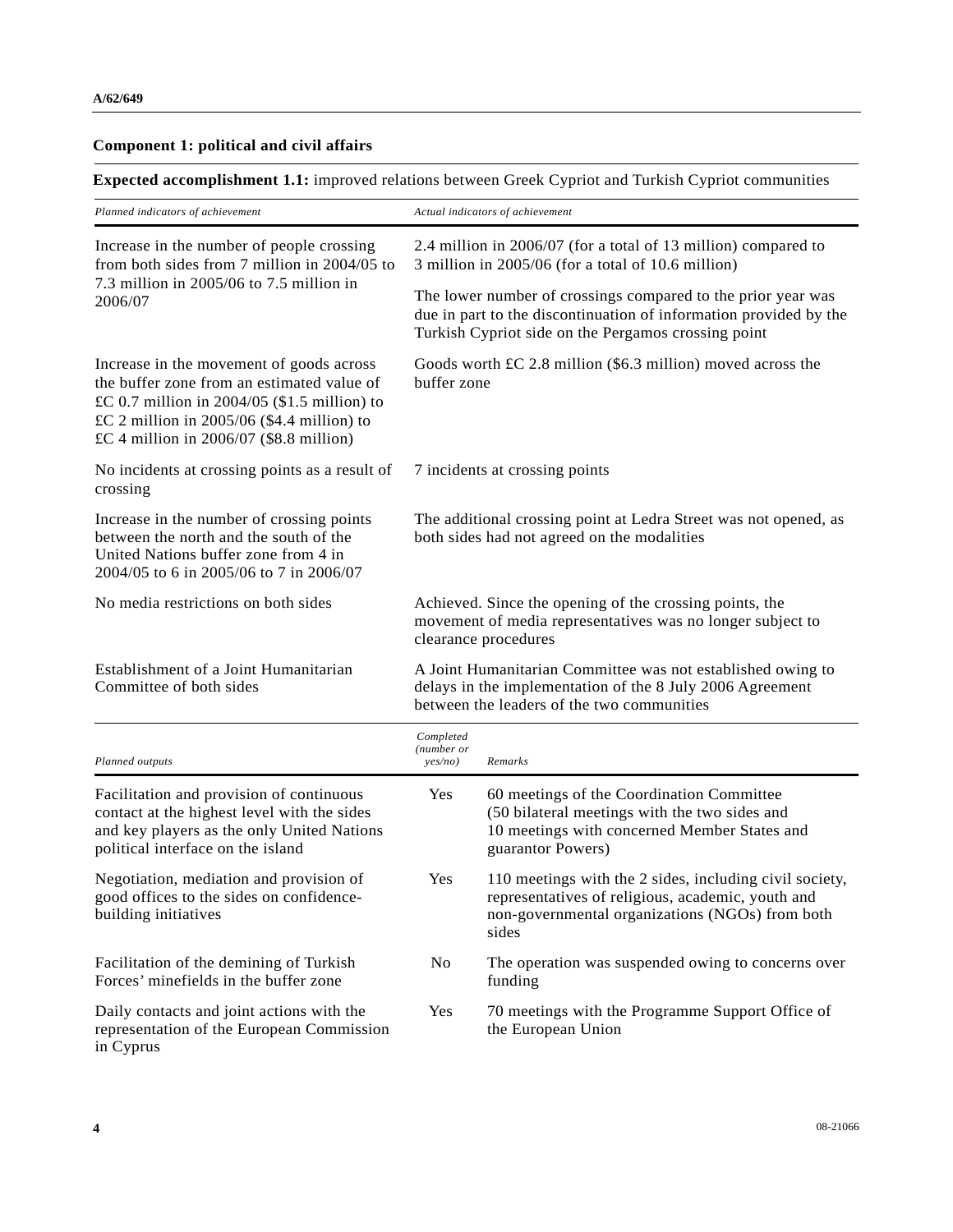| Good offices to both sides to facilitate<br>resolution of disputes and crossing-related<br>issues                                                                                                 | Yes            | 370 daily facilitation contacts (meetings, telephone<br>conversations and written correspondence)                                                                                                                                 |
|---------------------------------------------------------------------------------------------------------------------------------------------------------------------------------------------------|----------------|-----------------------------------------------------------------------------------------------------------------------------------------------------------------------------------------------------------------------------------|
| Facilitation of 100 bicommunal meetings<br>between political, private, professional and<br>civil society groups                                                                                   | 110            | Bicommunal events, with 2,986 participants from<br>both sides at the Ledra Palace Hotel (Sector 2)                                                                                                                                |
| Daily liaison with guarantor Powers and<br>other Member States on implementation of<br>Force's mandate                                                                                            | Yes            | 1,380 contacts (meetings, telephone conversations,<br>written correspondence) with the representatives of<br>the 5 permanent members of the Security Council,<br>the guarantor Powers and other concerned Member<br><b>States</b> |
| 240 meetings with representatives of both                                                                                                                                                         | 670            | Meetings                                                                                                                                                                                                                          |
| sides, non-governmental and civic<br>organizations on bicommunal issues and<br>conflict resolution                                                                                                |                | The higher output was due to the increase in<br>outreach activities with non-governmental and civic<br>organizations following the 8 July 2006 Agreement                                                                          |
| Daily liaison with public information offices<br>of the sides                                                                                                                                     | N <sub>o</sub> | The opening of the crossing points has allowed<br>greater freedom of movement to media<br>representatives from both sides. Liaison still<br>maintained for special events related to the area of<br>the buffer zone               |
| Public information support to demining<br>activities, including liaison with the United<br><b>Nations Development Programme</b><br>Partnership for the Future programme and<br>the European Union | Yes            | 2 articles in The Blue Beret magazine                                                                                                                                                                                             |

**Expected accomplishment 1.2:** progress towards normal living conditions in the United Nations buffer zone and for Greek Cypriots and Maronites in the north and Turkish Cypriots in the south

| Planned indicators of achievement                                                                                                              | Actual indicators of achievement                                                                                                                                                                                                                                                             |
|------------------------------------------------------------------------------------------------------------------------------------------------|----------------------------------------------------------------------------------------------------------------------------------------------------------------------------------------------------------------------------------------------------------------------------------------------|
| Increase in the number of infrastructure<br>projects implemented in the buffer zone<br>from 14 in 2004/05 to 15 in 2005/06 to 17 in<br>2006/07 | Achieved. 19 infrastructure projects compared to 16 in 2005/06<br>(construction of residential houses, sinking of wells,<br>replacement of an asbestos water pipeline, construction of<br>roads, a fenced road and a parking area, construction of a<br>pumping station for a sewage system) |
| Clearance of minefields in the buffer zone<br>from 9 in 2004/05 to 38 in 2005/06 to 48 in<br>2006/07                                           | A total of 25 minefields have been cleared to date: 7 in 2004/05;<br>16 in 2005/06; and 2 in 2006/07                                                                                                                                                                                         |
| No casualties from mines within the buffer<br>zone                                                                                             | Achieved                                                                                                                                                                                                                                                                                     |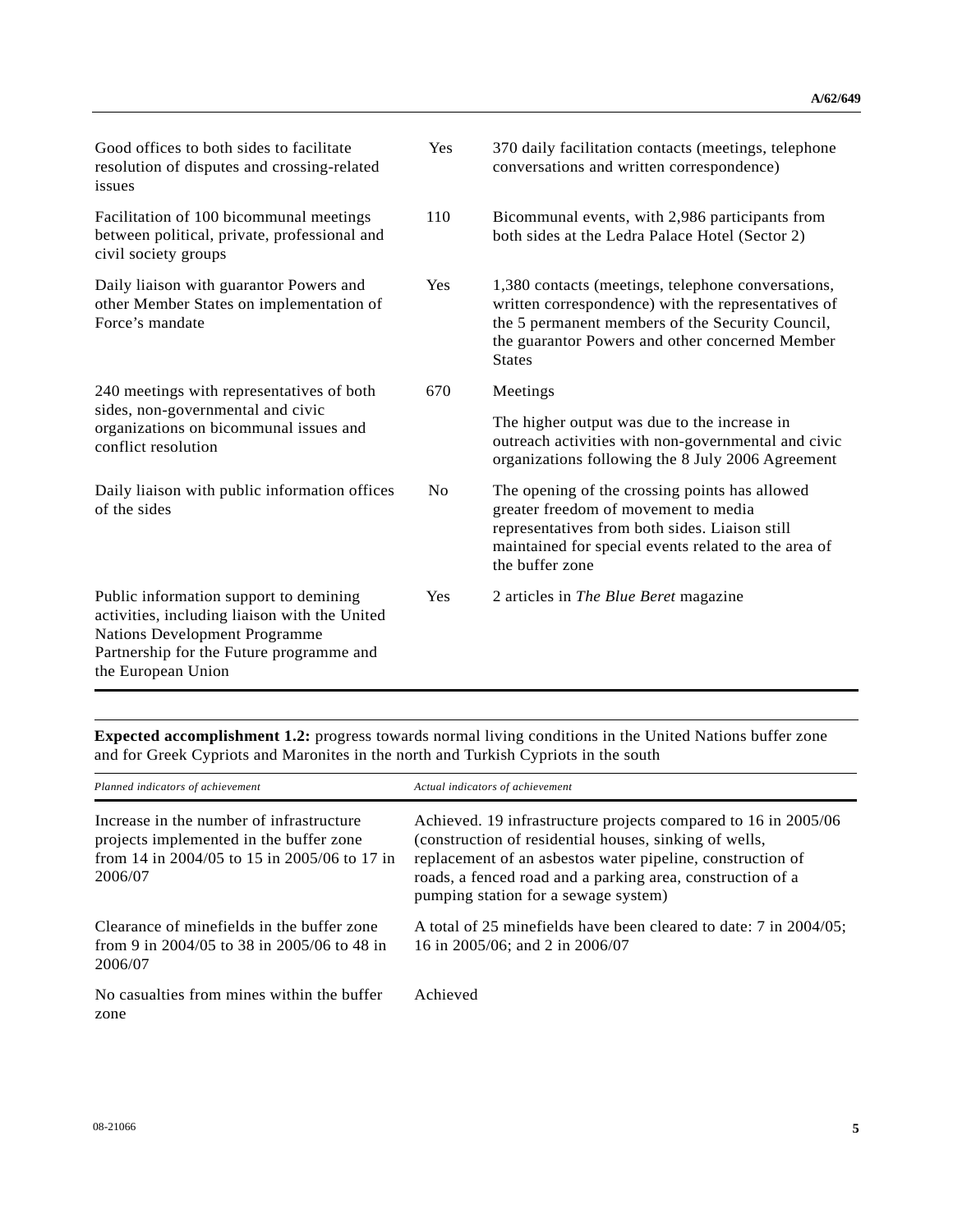149 Maronites in the north

| Upgrading of a Greek Cypriot secondary<br>school in the north by adding to the first<br>3 grades of secondary education the last<br>3 grades | Achieved                                                      |
|----------------------------------------------------------------------------------------------------------------------------------------------|---------------------------------------------------------------|
| Lifting of all restrictions on freedom of                                                                                                    | No reported complaints from members of the Greek Cypriot and  |
| movement for 398 Greek Cypriots and                                                                                                          | Maronite communities in the north on the restriction of their |

Maronite communities in the north on the restriction of their movement in the north. However, their access to religious sites continued to be limited

| Planned outputs                                                                                                                                                                 | Completed<br>(number or<br>yes/no) | Remarks                                                                                                                                                                                         |
|---------------------------------------------------------------------------------------------------------------------------------------------------------------------------------|------------------------------------|-------------------------------------------------------------------------------------------------------------------------------------------------------------------------------------------------|
| Daily intercession with the authorities on<br>educational, cultural, religious and other<br>issues of respective communities on the other<br>side                               | Yes                                | Facilitation of 11 pilgrimages and 1 commemorative<br>event for 3,612 Cypriots                                                                                                                  |
| Negotiation of agreements with the sides for<br>maximizing civilian use of the buffer zone                                                                                      | Yes                                | 95 meetings with municipal, district offices and<br>governmental authorities on procedures for civilian<br>activities in the buffer zone                                                        |
| Identification and facilitation of<br>2 infrastructure projects for the mutual<br>benefit of both communities                                                                   | $\overline{2}$                     | Construction of a school in Nicosia south of the<br>United Nations Protected Area and renovation of a<br>water supply system west of Nicosia                                                    |
| Monthly meetings with potential donors on<br>fund-raising for bicommunal projects in Pyla                                                                                       | 3                                  | Meetings with the European Union Commission Task<br>Force on the funding of bicommunal projects for the<br>Turkish Cypriot community                                                            |
|                                                                                                                                                                                 |                                    | The lower output was due to delays in the operation of<br>the Task Force, which commenced its activities in<br>September 2006                                                                   |
| Mediation of resolution of economic and<br>legal issues between the 2 sides in the buffer<br>zone                                                                               | Yes                                | Including the issuance of 2,500 farming, access and<br>job permits and the processing of 111 construction<br>applications, which entail security assessment and<br>ascertaining property rights |
| Organization of weekly meetings on<br>demining activities with both sides and                                                                                                   | No                                 | 1 meeting with Turkish Cypriot Security Forces<br>regarding demining in the north                                                                                                               |
| international contractors                                                                                                                                                       |                                    | The lower output was a result of the suspension of<br>demining activities in December 2006 owing to<br>funding issues on the mine-clearance operations                                          |
| Weekly humanitarian visits to Greek Cypriots<br>in the Karpas area and to the Maronites in the<br>north, and weekly humanitarian meetings<br>with Turkish Cypriots in the south | Yes                                | 122 humanitarian resupply trips to the Greek Cypriots<br>and Maronites in the north and 36 humanitarian visits<br>to Turkish Cypriots                                                           |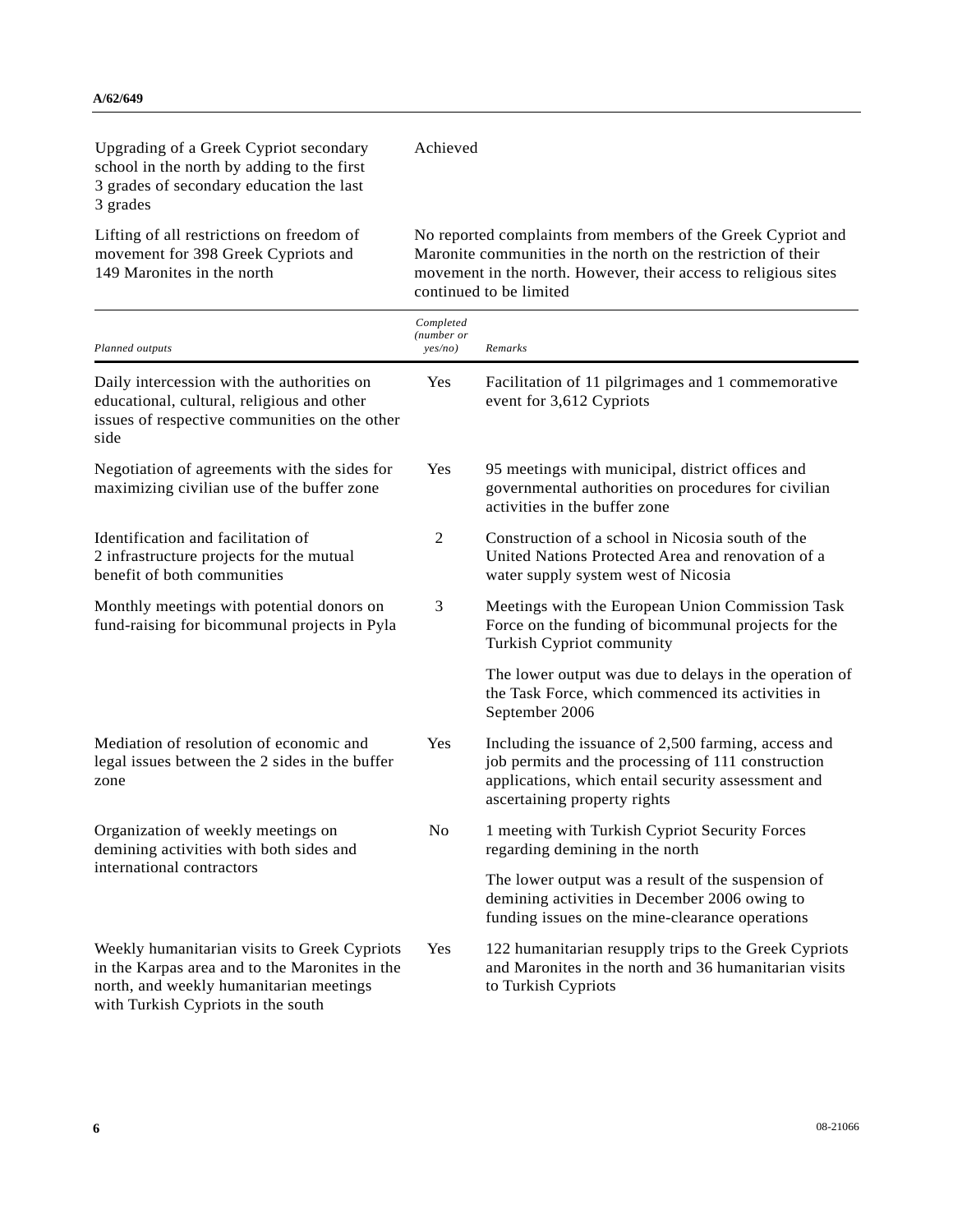| Coordination of the upgrading of educational<br>capacity of the Greek Cypriot secondary<br>school in Rizokarpaso by adding to the first 3<br>grades of secondary school education the last<br>3 grades | <b>Yes</b>     | The Greek Cypriot secondary school in the north<br>upgraded to include 6 grades                                                                                                                                |
|--------------------------------------------------------------------------------------------------------------------------------------------------------------------------------------------------------|----------------|----------------------------------------------------------------------------------------------------------------------------------------------------------------------------------------------------------------|
| Facilitation of provision of a school building,<br>Turkish language teachers and curriculum for<br>Turkish Cypriot pupils in Limassol                                                                  | N <sub>0</sub> | Not completed owing to lack of progress in the<br>opening of a Turkish language school in Limassol                                                                                                             |
| Weekly briefings for the media on the<br>operation of crossing points and movement of<br>goods in the buffer zone and on demining<br>activities                                                        | N <sub>0</sub> | Press briefings were no longer required, as media<br>representatives were able to cross freely between the<br>2 sides                                                                                          |
| Maintenance of updated website for public<br>outreach                                                                                                                                                  | <b>Yes</b>     | Continued efforts on the upgrade and redesign of the<br>website to improve service to both communities and<br>civil society; posting of 73 press and photo releases;<br>posting of 12 issues of The Blue Beret |

## **Component 2: military**

**Expected accomplishment 2.1:** maintenance of ceasefire and the integrity of the United Nations buffer zone

| Planned indicators of achievement                                                                                                          |                                    | Actual indicators of achievement                                                                                                          |
|--------------------------------------------------------------------------------------------------------------------------------------------|------------------------------------|-------------------------------------------------------------------------------------------------------------------------------------------|
| Reduction in ceasefire violations from 1,000 in 2005/06<br>to 800 in 2006/07                                                               |                                    | Achieved. 796 violations in 2006/07 compared to 946<br>in 2005/06. The decrease is attributable to the<br>continued use of mobile patrols |
| Reduction in the presence of the opposing forces along<br>the buffer zone from 2,638 in 2004/05 to 2,507 in<br>2005/06 to 2,500 in 2006/07 |                                    | Achieved. 2,372 personnel of the opposing forces in<br>2006/07 compared to 2,538 in 2005/06                                               |
| Planned outputs                                                                                                                            | Completed<br>(number or<br>yes/no) | Remarks                                                                                                                                   |
| 105,850 mobile troop patrol days (2 troops<br>per patrol x 145 patrols per day x 365 days)                                                 | 102,930                            | Mobile troop patrol days (2 troops per patrol x 141)<br>patrols x 365 days)                                                               |
|                                                                                                                                            |                                    | The lower output reflects actual requirements for<br>patrols based on the concept of operations at the sector<br>level                    |
| 9,490 military observer and liaison group<br>mobile patrol days (26 troops per day x 365<br>days)                                          | 9,854                              | Military observer patrol days (28 troops per day x<br>243 days) and liaison group patrol days (25 troops per<br>day x 122 days)           |
| 10,950 camp or base duty troop days<br>(6 troops per post x 5 posts x 365 days)                                                            | 10,950                             | Camp or base duty troop days                                                                                                              |
| 1,095 permanent observation post troop days<br>(1 soldier per post x 3 shifts x 365 days)                                                  | 9,855                              | Permanent observation post troop days (1 soldier per<br>post x 9 posts x 3 shifts x 365 days)                                             |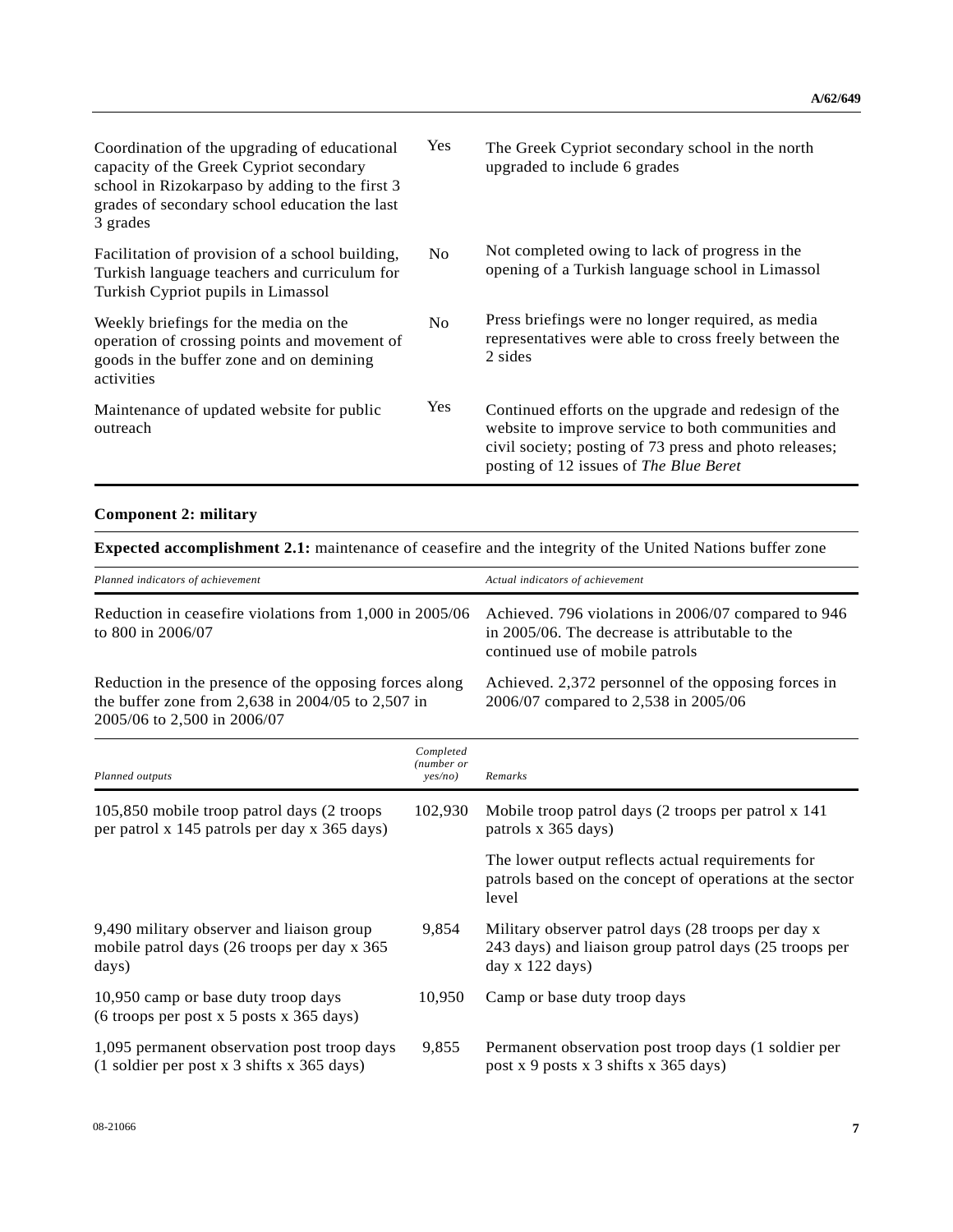|                                                                                                                                                                                                                                                                                                                                                                    |        | The higher output reflects observation post troop days<br>for 9 permanent positions, while the planned output<br>referred to 1 position                                                                                                                                                                                                                                                                 |
|--------------------------------------------------------------------------------------------------------------------------------------------------------------------------------------------------------------------------------------------------------------------------------------------------------------------------------------------------------------------|--------|---------------------------------------------------------------------------------------------------------------------------------------------------------------------------------------------------------------------------------------------------------------------------------------------------------------------------------------------------------------------------------------------------------|
| 730 daylight observation post troop days<br>(1 soldier per post x 2 shifts x 365 days)                                                                                                                                                                                                                                                                             | 730    | Daylight observation post troop days                                                                                                                                                                                                                                                                                                                                                                    |
| 1,320 air patrol hours covering the full length<br>of the buffer zone                                                                                                                                                                                                                                                                                              | 1,304  | Average of 54.3 hours per month per helicopter x 2<br>helicopters x 12 months                                                                                                                                                                                                                                                                                                                           |
| 20,440 troop days to maintain security of<br>United Nations installations in 6 camp areas<br>(14 troops per shift x 4 shifts x 365 days)                                                                                                                                                                                                                           | 20,440 | Troop days                                                                                                                                                                                                                                                                                                                                                                                              |
| Daily liaison with opposing forces at all<br>levels on buffer zone-related issues<br>(1 meeting at UNFICYP headquarters and<br>3 meetings at sector level on a daily basis                                                                                                                                                                                         | Yes    | Through 1,599 meetings (headquarters (504) and<br>sector level $(1,095)$                                                                                                                                                                                                                                                                                                                                |
| 55,115 troop platoon-size quick reaction<br>reserve days (23 troops per platoon x 4<br>platoons x 365 days with 2 hours' notice to<br>move; 23 troops per platoon x 2 platoons<br>x 365 days with 4 hours' notice to move;<br>3 troops x 1 helicopter x 365 days with<br>45 minutes' notice to move; 2 Force military<br>police per patrol x 5 patrols x 365 days) | 55,845 | Troop platoon-size quick reaction reserve days<br>(23 troops per platoon x 4 platoons x 365 days with<br>2 hours' notice to move; 24 troops x 2 platoons x 365<br>days with 4 hours' notice to move; 3 troops x 1<br>helicopter x 365 days with 45 minutes' notice to move;<br>2 Force military police per patrol x 5 patrols x 365<br>days)<br>The higher output was attributable to variations in the |
|                                                                                                                                                                                                                                                                                                                                                                    |        | rotation of the troops and the size of platoons in the<br>various sectors                                                                                                                                                                                                                                                                                                                               |
| Assessment and validation of training centres<br>in the countries contributing troops to<br><b>UNFICYP</b>                                                                                                                                                                                                                                                         | No     | Undertaken by the national contingents                                                                                                                                                                                                                                                                                                                                                                  |
| 3,514 demining assistance troop days with<br>3 patrols for escort of third-party demining                                                                                                                                                                                                                                                                          | 1,344  | Demining assistance troop days (14 troops per day<br>x 96 days)                                                                                                                                                                                                                                                                                                                                         |
| teams, provision of security and planning and<br>liaison assistance (14 troops per day x 251<br>days)                                                                                                                                                                                                                                                              |        | The lower output was attributable to the suspension of<br>demining activities in December 2006, as negotiations<br>on funding were pursued                                                                                                                                                                                                                                                              |
| Daily monitoring of the buffer zone using<br>surveillance technology (closed-circuit<br>television system                                                                                                                                                                                                                                                          | Yes    | 6 closed-circuit television cameras in Sector 2                                                                                                                                                                                                                                                                                                                                                         |
| Liaison with the opposing forces/parties to<br>inform and advise on demining activities                                                                                                                                                                                                                                                                            | Yes    | 182 meetings comprising 3 at headquarters and 179 in<br>the sectors                                                                                                                                                                                                                                                                                                                                     |
| Removal of fences surrounding demined<br>areas once minefields are cleared                                                                                                                                                                                                                                                                                         | Yes    | 2 minefields cleared, with 6,000 metres of fence<br>removed                                                                                                                                                                                                                                                                                                                                             |

I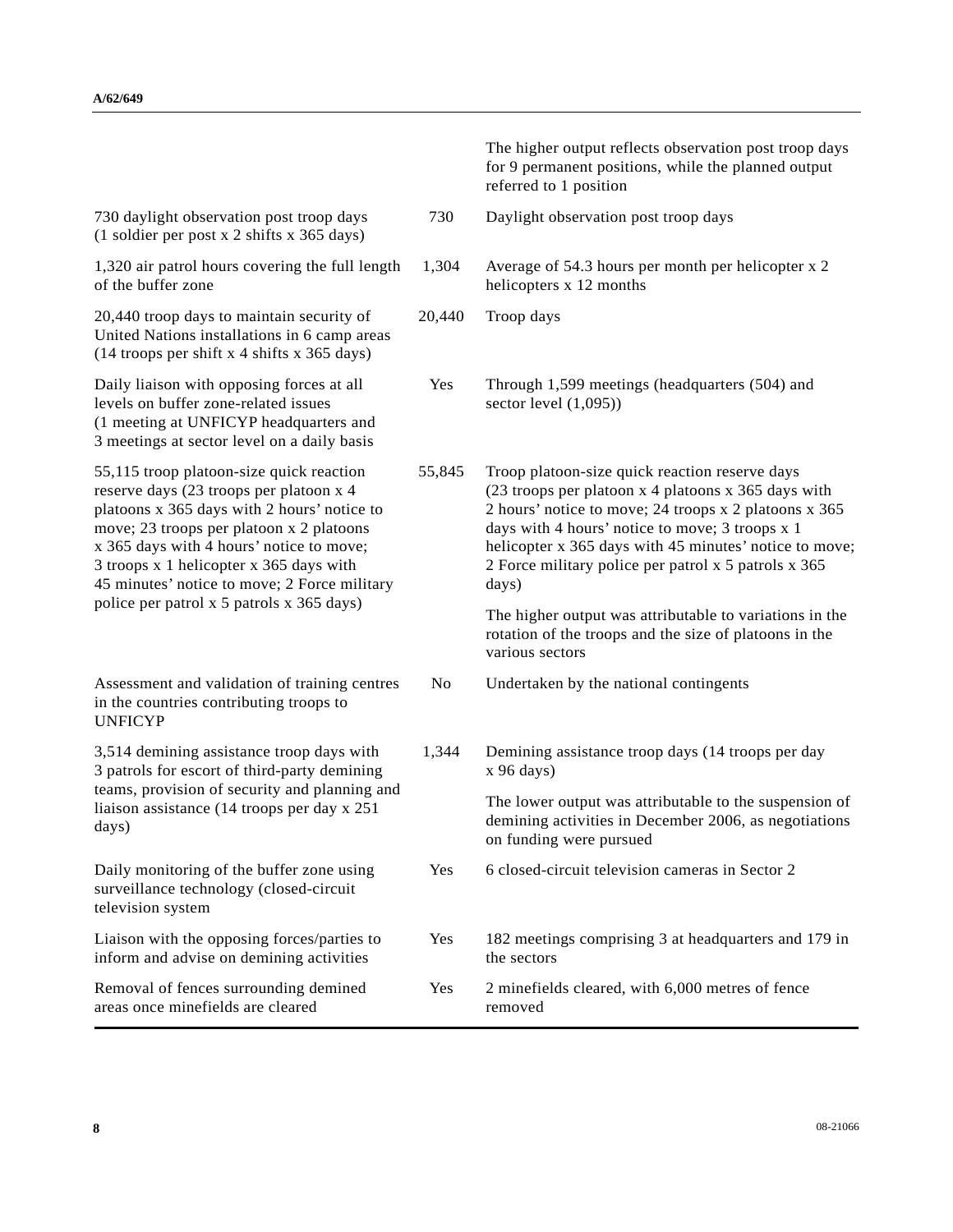#### **Component 3: United Nations police**

**Expected accomplishment 3.1:** enhanced law enforcement in the United Nations buffer zone

| Planned indicators of achievement                                                                                                                                                                           | Actual indicators of achievement                                                                                                                                                                                                                                                                                                                      |                                                                                                                                                                                   |  |  |
|-------------------------------------------------------------------------------------------------------------------------------------------------------------------------------------------------------------|-------------------------------------------------------------------------------------------------------------------------------------------------------------------------------------------------------------------------------------------------------------------------------------------------------------------------------------------------------|-----------------------------------------------------------------------------------------------------------------------------------------------------------------------------------|--|--|
| Reduction in the number of incidents related<br>to violations of law and order in the buffer<br>zone and in the proximity to the crossing<br>points from 95 in 2004/05 to 88 in 2005/06 to<br>79 in 2006/07 | 185 incidents (hunting, illegal dumping, shooting, theft, human<br>trafficking) compared to 127 in 2005/06; the increased number of<br>United Nations police patrols resulted in the detection of more<br>incidents, which was also related to the increased number of<br>movements in the buffer zone and in the proximity to the crossing<br>points |                                                                                                                                                                                   |  |  |
| No incidents related to movement of goods at Achieved<br>the crossing points                                                                                                                                |                                                                                                                                                                                                                                                                                                                                                       |                                                                                                                                                                                   |  |  |
| Decrease in the number of incidents<br>involving both communities in the mixed                                                                                                                              |                                                                                                                                                                                                                                                                                                                                                       | 36 incidents involving both communities in the mixed village of<br>Pyla (compared to 17 actual in 2005/06)                                                                        |  |  |
| village of Pyla from 22 in 2005/06 to 12 in<br>2006/07 (15 in 2004/05)                                                                                                                                      | The higher number of incidents was attributable to an increase in<br>break-ins in premises in Pyla                                                                                                                                                                                                                                                    |                                                                                                                                                                                   |  |  |
| No violent demonstrations in the buffer zone                                                                                                                                                                | Achieved                                                                                                                                                                                                                                                                                                                                              |                                                                                                                                                                                   |  |  |
| No unauthorized civilian activities in the<br>buffer zone                                                                                                                                                   | 642 incidents reported (construction, incursion and drilling for<br>water                                                                                                                                                                                                                                                                             |                                                                                                                                                                                   |  |  |
| Planned outputs                                                                                                                                                                                             | Completed<br>(number or<br>yes/no)                                                                                                                                                                                                                                                                                                                    | Remarks                                                                                                                                                                           |  |  |
| 3,650 United Nations police patrol days<br>(2 United Nations police per patrol x 5                                                                                                                          | 10,950                                                                                                                                                                                                                                                                                                                                                | United Nations police patrol days (2 United Nations<br>police per patrol x 15 patrols per day x 365)                                                                              |  |  |
| patrols per day x 365 days) in the buffer<br>zone, including patrolling villages in the<br>buffer zone and at crossing points                                                                               |                                                                                                                                                                                                                                                                                                                                                       | The higher output was attributable to the enhancement<br>of the patrol programme involving an average of<br>15 patrols per day                                                    |  |  |
| 150 contacts with villagers and community                                                                                                                                                                   | 301                                                                                                                                                                                                                                                                                                                                                   | Contacts                                                                                                                                                                          |  |  |
| leaders on community policing issues                                                                                                                                                                        |                                                                                                                                                                                                                                                                                                                                                       | The higher output was due to the enhanced patrol<br>programme whereby United Nations police engage<br>with the community, more often resulting in increased<br>number of contacts |  |  |
| Facilitation of 1,000 contacts and<br>information-sharing opportunities with Cyrus<br>Police and the Turkish Cypriot Police<br>element                                                                      | 1,460                                                                                                                                                                                                                                                                                                                                                 | Average of 2 contacts per day with the Cyprus Police<br>and the Turkish Cypriot Police element                                                                                    |  |  |
| Bimonthly visits to each of the 2 schools in                                                                                                                                                                | 3                                                                                                                                                                                                                                                                                                                                                     | <b>Visits</b>                                                                                                                                                                     |  |  |
| Pyla to develop more interaction between<br>students and reduce tensions in the village                                                                                                                     |                                                                                                                                                                                                                                                                                                                                                       | The lower output reflects the actual number of visits<br>for which consent was granted by both communities                                                                        |  |  |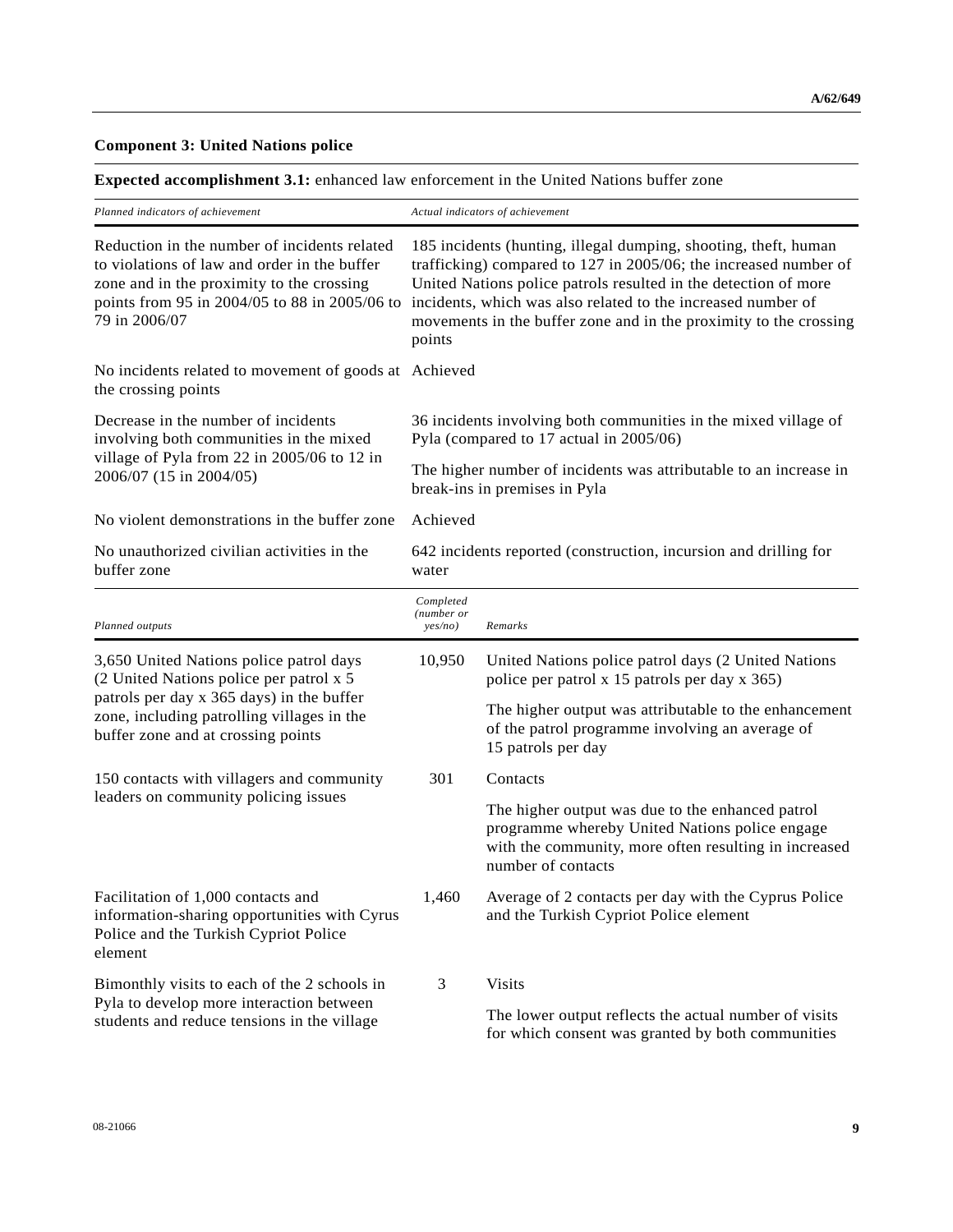| 60 contacts with 2 communities in Pyla to<br>increase mutual cooperation                                                                             | 50             | Meetings with the 2 communities in Pyla to increase<br>mutual cooperation                                                                                                                                                                                                                        |
|------------------------------------------------------------------------------------------------------------------------------------------------------|----------------|--------------------------------------------------------------------------------------------------------------------------------------------------------------------------------------------------------------------------------------------------------------------------------------------------|
| 1,004 United Nations police days assistance<br>for demining and liaison (2 United Nations<br>police teams x 2 officers per team x 251<br>days)       | No.            | Assistance for demining and liaison was not required<br>owing to the suspension of demining activities in<br>December 2006. In the interim, 4 educational meetings<br>were held to inform the local community on the<br>demining process.                                                        |
| Conduct of information campaign on the<br>buffer zone civilian use and access policy,<br>including outreach meetings and distribution<br>of leaflets | No.            | UNFICYP reassessed the output and determined that<br>the engagement of local authorities and community<br>representatives through the Sectors Civil Affairs<br>Teams would be more effective. The output was<br>carried out by the teams as part of outputs under<br>expected accomplishment 1.2 |
| Issuance of 400 farming permits and 900                                                                                                              | 305            | Farming permits                                                                                                                                                                                                                                                                                  |
| worker access passes in the buffer zone                                                                                                              | 625            | Worker access passes                                                                                                                                                                                                                                                                             |
| Monitoring and facilitation of economic and<br>social development and bicommunal projects<br>in the mixed village of Pyla                            | N <sub>0</sub> | No projects were implemented owing to the lack of<br>agreement between the 2 communities                                                                                                                                                                                                         |

**Expected accomplishment 3.2:** improved humanitarian assistance to Greek Cypriots and Maronites in the north and Turkish Cypriots in the south

| Planned indicators of achievement                                         | Actual indicators of achievement   |                                               |  |
|---------------------------------------------------------------------------|------------------------------------|-----------------------------------------------|--|
| No complaints from recipients of<br>humanitarian assistance on both sides | Achieved                           |                                               |  |
| Planned outputs                                                           | Completed<br>(number or<br>ves/no) | Remarks                                       |  |
| Escort of 156 humanitarian assistance patrols<br>to the north             | 117                                | Humanitarian assistance patrols               |  |
| 30 escorts for family visits to prisons                                   | 34                                 | <b>Escorts</b>                                |  |
| Weekly meetings with Turkish Cypriots<br>living in the south              | 53                                 | Meetings                                      |  |
| Escort of pilgrims to 4 religious sites within<br>the buffer zone         | $\overline{4}$                     | Escorts to religious sites in the buffer zone |  |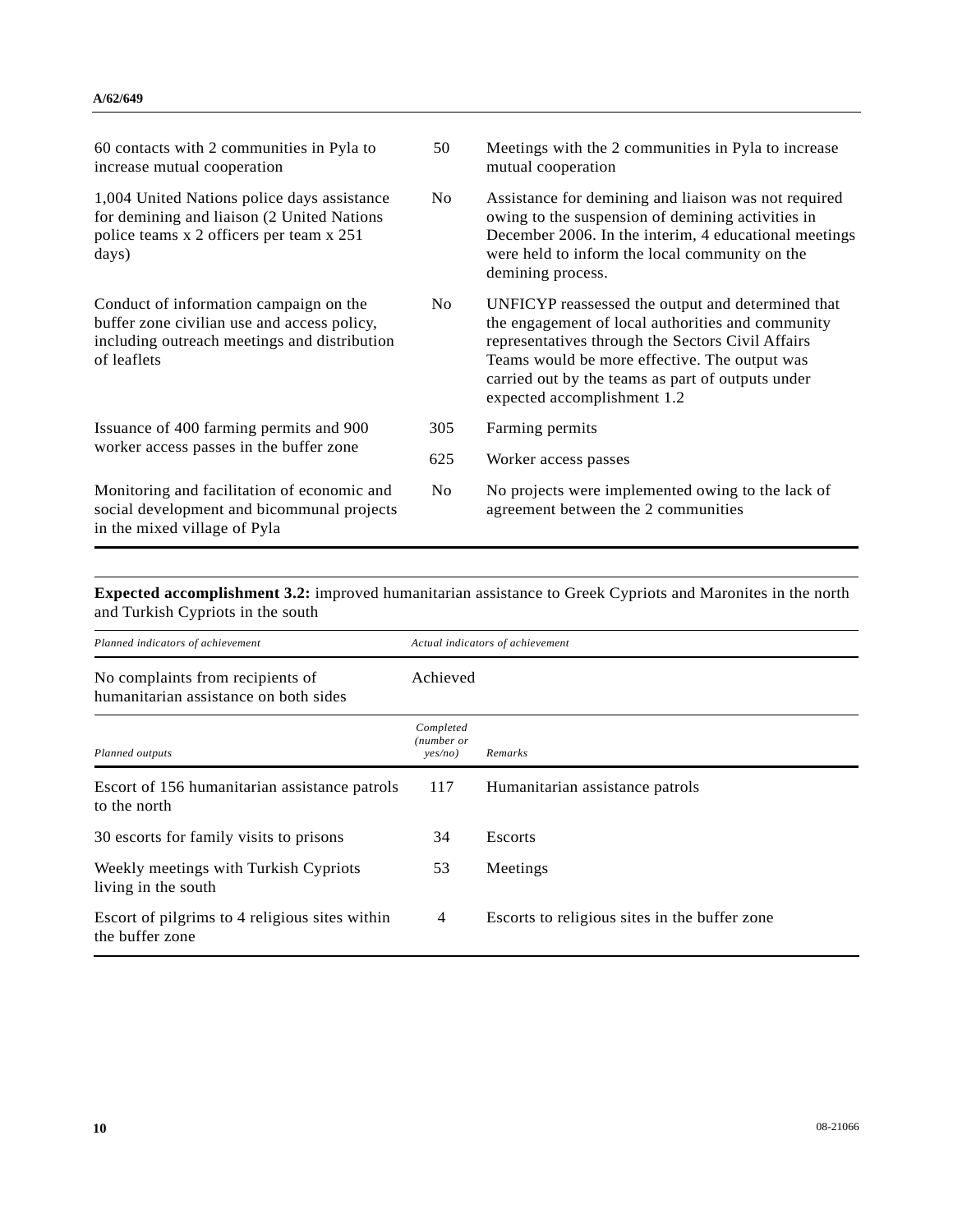#### **Component 4: support**

**Expected accomplishment 4.1**: effective and efficient logistical, administrative and security support to the Force

| Planned indicators of achievement                                                                                                                                                                                                                                  | Actual indicators of achievement                                                                                                                                                                                                                                                                                                             |
|--------------------------------------------------------------------------------------------------------------------------------------------------------------------------------------------------------------------------------------------------------------------|----------------------------------------------------------------------------------------------------------------------------------------------------------------------------------------------------------------------------------------------------------------------------------------------------------------------------------------------|
| Reduction of the inventory value of assets<br>awaiting write-off and disposal from 9.6 per<br>cent as at 30 June 2005 (\$1.54 million of the<br>total inventory value of \$16.1 million) to<br>3 per cent as at 30 June 2006 to 2.5 per cent<br>as at 30 June 2007 | Achieved. As a result of the improved management of assets,<br>no assets awaited write-off and disposal as at 30 June 2007                                                                                                                                                                                                                   |
| Reduction in the number of traffic accidents<br>involving UNFICYP personnel from the<br>average of 12 per month in 2005/06 to 8 per<br>month in 2006/07 (9 per month in 2004/05)                                                                                   | Achieved. Average of 7 accidents per month in 2006/07<br>compared to 11 per month in 2005/06; the reduction was due to<br>the full implementation of a road safety programme, safety and<br>skilled driving tests and new standards for issuing drivers'<br>permits                                                                          |
| Provision of upgraded accommodation and<br>facilities for UNFICYP troops and United<br>Nations police personnel from 230 personnel<br>in 2004/05 to 467 in 2005/06 to 584 in<br>2006/07                                                                            | Accommodation and facilities upgraded for 569 contingent and<br>police personnel in 2006/07 compared with 467 in 2005/06; the<br>lower level was due to improvements made to the electrical<br>system at the Ledra Palace Hotel by the host Government,<br>resulting in the scaling down of the Force's accommodation<br>upgrading programme |
| Reduction in the length of non-operational<br>major patrol track from 80 km in 2004/05 to<br>50 km in 2005/06 to 20 km in 2006/07                                                                                                                                  | 46 per cent reduction in the length of non-operational major<br>patrol track (26.8 km in 2006/07 compared to 50 km in<br>2005/06)                                                                                                                                                                                                            |
| Increase in the number of helipads compliant<br>with International Civil Aviation<br>Organization (ICAO) standards for both day<br>and night operations from 5 in 2004/05 to<br>9 in 2005/06 to 13 in 2006/07                                                      | Achieved. 16 helipads upgraded to ICAO standards (8 for day<br>operations and 8 for night operations) compared to 11 actual in<br>2005/06                                                                                                                                                                                                    |
| Increase in the ratio of generators to<br>generator mechanics from 48:1 in 2005/06 to<br>75:1 in 2006/07 (54:1 in 2004/05)                                                                                                                                         | Achieved. Ratio as at 30 June 2007 was 86:1 (71 operational<br>units and 15 units in stock)                                                                                                                                                                                                                                                  |
|                                                                                                                                                                                                                                                                    | Completed                                                                                                                                                                                                                                                                                                                                    |

| Planned outputs                                                                                                                                                                                                                                                                | Completed<br>(number or<br>ves/no) | Remarks                                                                                                                                   |
|--------------------------------------------------------------------------------------------------------------------------------------------------------------------------------------------------------------------------------------------------------------------------------|------------------------------------|-------------------------------------------------------------------------------------------------------------------------------------------|
| Implementation of assets write-off/disposal<br>improvements, including monitoring of<br>write-off procedures of self-accounting units<br>in order to ensure timely submission of<br>assets for write-off and 2 auction sales per<br>year for the disposal of written-off cases | Yes                                | Self-accounting units provided with standard write-<br>off procedures, periodic submission of write-off<br>requests and 2 sales conducted |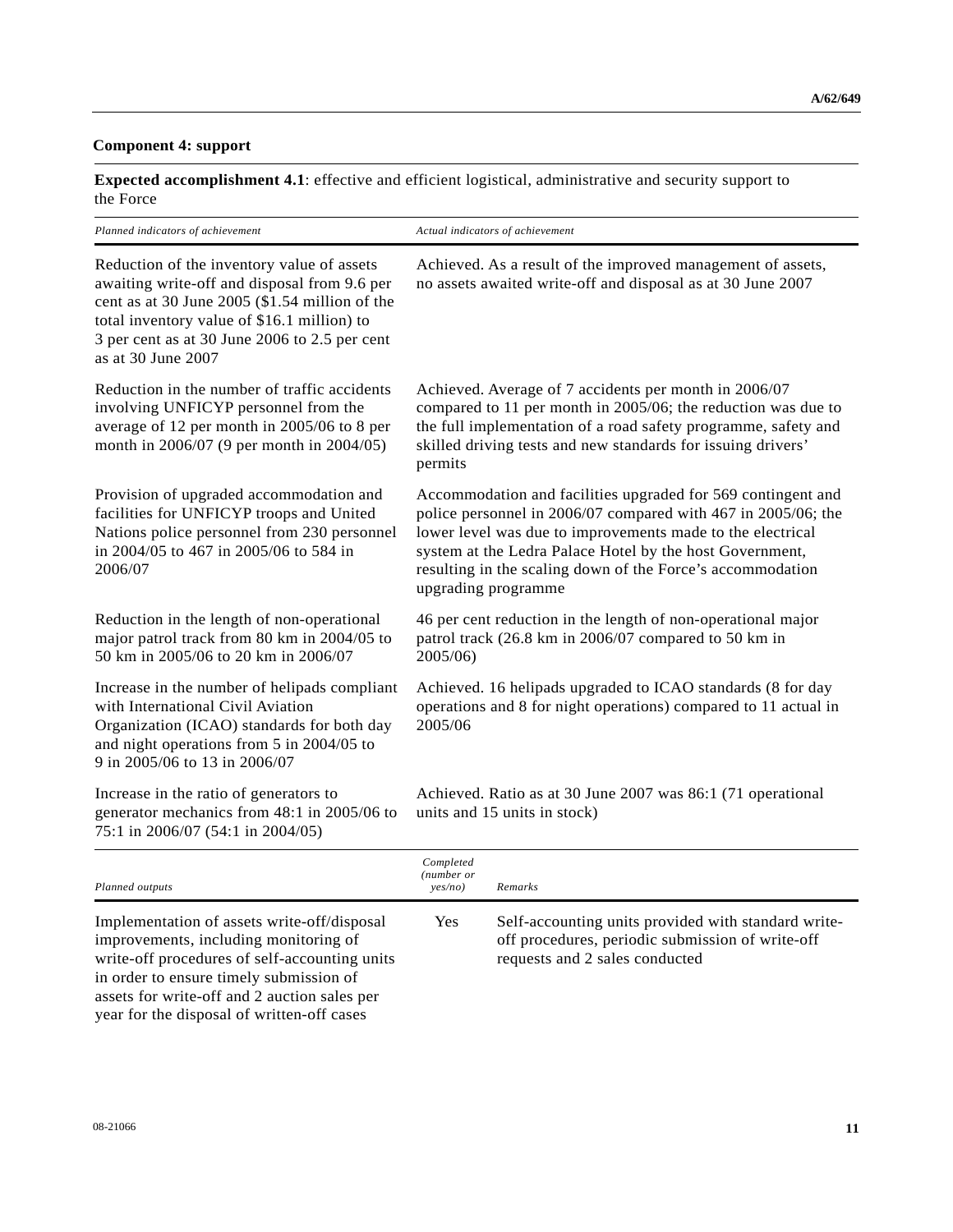| Implementation of ongoing road safety<br>programme and driver testing for all United<br>Nations personnel                                                                                                                                     | Yes | 5 programmes for road safety for all staff and 2<br>driving skills testings for 110 staff                                                                                                                                                                                                                                  |
|-----------------------------------------------------------------------------------------------------------------------------------------------------------------------------------------------------------------------------------------------|-----|----------------------------------------------------------------------------------------------------------------------------------------------------------------------------------------------------------------------------------------------------------------------------------------------------------------------------|
| Replacement of accommodation equipment<br>and furniture in 50 existing accommodation<br>units and installation of 110 air conditioning<br>units                                                                                               | Yes | Replacement of 50 items of accommodation<br>equipment and furniture in existing accommodation<br>units and installation of 132 air conditioning units                                                                                                                                                                      |
| Construction of 10 culverts                                                                                                                                                                                                                   | 2   | Culverts                                                                                                                                                                                                                                                                                                                   |
|                                                                                                                                                                                                                                               |     | The lower output was attributable to the unforeseen<br>requirement for engineers to shift their focus on the<br>installation of prefabricated buildings and high<br>security fencing for the mission headquarters owing<br>to the increased presence of United Nations<br>personnel evacuated during the crisis in Lebanon |
| Upgrading of 4 helipads to comply with<br><b>ICAO</b> standards                                                                                                                                                                               | 5   | Helipads upgraded                                                                                                                                                                                                                                                                                                          |
| Standardization of generator fleet                                                                                                                                                                                                            | Yes | 8 manufacturers for a total of 86 generators in<br>2006/07 as compared to 13 manufacturers for a<br>total of 95 generators in 2005/06                                                                                                                                                                                      |
| Full implementation of a Web-based system<br>for rations requisitioning                                                                                                                                                                       | Yes | The United Nations rations request system was<br>fully updated to reflect changes in the rations<br>requisitioning procedures                                                                                                                                                                                              |
| Training of 6 national General Service staff<br>who assumed responsibilities of international<br>Field Service personnel in finance,<br>procurement, travel and communications<br>upon conversion of international posts to<br>national posts | 5   | National General Service staff                                                                                                                                                                                                                                                                                             |
| Provision of uninterrupted information<br>technology services in all sectors                                                                                                                                                                  | Yes | Including increase in bandwidth speed                                                                                                                                                                                                                                                                                      |
| Emplacement, rotation and repatriation of                                                                                                                                                                                                     | 853 | Troops (average strength)                                                                                                                                                                                                                                                                                                  |
| 860 troops and 69 United Nations police<br>officers                                                                                                                                                                                           | 65  | United Nations police (average strength)                                                                                                                                                                                                                                                                                   |
| Supply and storage of rations at 6 military<br>positions for 860 military personnel                                                                                                                                                           | 6   | Military positions                                                                                                                                                                                                                                                                                                         |
| Administration of an average of 41                                                                                                                                                                                                            | 35  | International staff (average strength)                                                                                                                                                                                                                                                                                     |
| international and 111 national staff                                                                                                                                                                                                          | 106 | National staff (average strength)                                                                                                                                                                                                                                                                                          |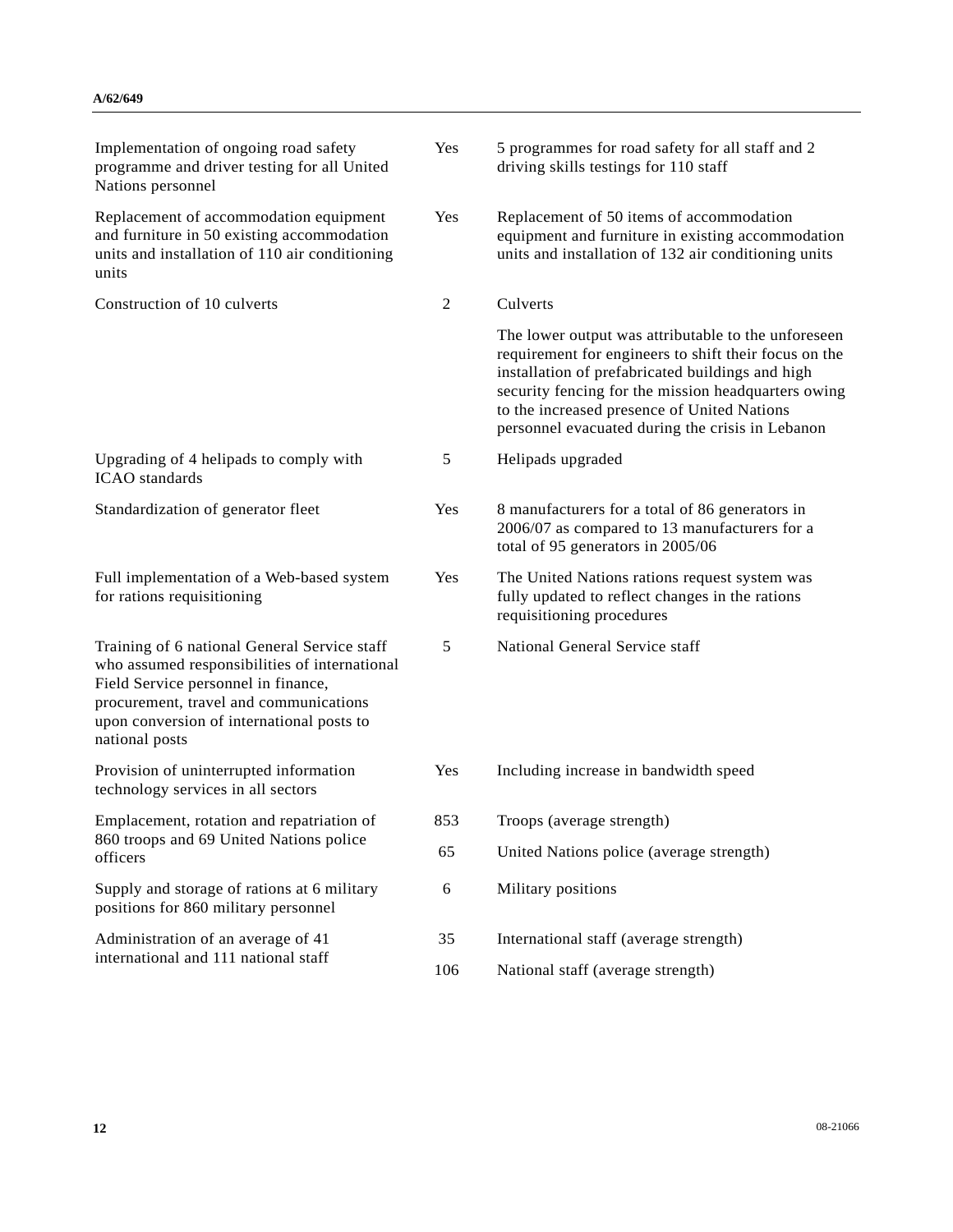| Implementation of a conduct and discipline<br>programme for all military, police and<br>civilian personnel, including training,<br>prevention, monitoring and disciplinary<br>action                    | Yes            | Through 6 training sessions conducted by the<br>mission's conduct and discipline focal points and<br>1 training session conducted by the Chief of the<br>Regional Conduct and Discipline Team based in the<br>United Nations Interim Force in Lebanon (UNIFIL)                                       |
|---------------------------------------------------------------------------------------------------------------------------------------------------------------------------------------------------------|----------------|------------------------------------------------------------------------------------------------------------------------------------------------------------------------------------------------------------------------------------------------------------------------------------------------------|
| Maintenance and repair of Force<br>headquarters, 17 military and 6 United<br>Nations police facilities, including                                                                                       | Yes            | Including completion of 11,337 service requests<br>(supply, engineering, transport and communications<br>and information technology)                                                                                                                                                                 |
| completion of 5,000 service requests                                                                                                                                                                    |                | The higher output was due to the fact that the<br>planned output only related to service requests to<br>the Engineering and Supply Sections for facilities,<br>while the actual output includes service requests<br>related to transport operations and communications<br>and information technology |
| Removal and destruction of the remaining 16<br>asbestos-contaminated prefabricated<br>buildings over 20 years old                                                                                       | N <sub>0</sub> | The non-completion was attributable to delays in<br>the tender process; the removal and destruction of<br>all asbestos-contaminated prefabricated buildings<br>completed on 30 November 2007                                                                                                         |
| Maintenance and repair of 80 km of patrol                                                                                                                                                               | 58             | Kilometres of patrol tracks                                                                                                                                                                                                                                                                          |
| tracks                                                                                                                                                                                                  |                | The lower output was attributable to the slower<br>pace of work in the most dangerous sections in the<br>buffer zone                                                                                                                                                                                 |
| Operation and maintenance of 75 generators                                                                                                                                                              | 86             | Generators, comprising 71 units in use and 15 units<br>in reserve                                                                                                                                                                                                                                    |
| Maintenance and operation of 348 vehicles,<br>including 9 armoured vehicles in 1 location<br>at Force headquarters (79 United Nations-<br>owned, 42 contingent-owned, 1 bus and<br>226 rented vehicles) | 343            | Vehicles comprising 77 United Nations-owned<br>vehicles, 39 contingent-owned vehicles, 1 bus and<br>226 rented vehicles                                                                                                                                                                              |
| Operation and maintenance of 2 helicopters                                                                                                                                                              | $\overline{c}$ | Helicopters, excluding one helicopter provided by a<br>contingent as a replacement when one of the other<br>two helicopters was undergoing maintenance                                                                                                                                               |
| Support and maintenance of 9 private                                                                                                                                                                    | 11             | PABX telephone systems                                                                                                                                                                                                                                                                               |
| automatic branch exchange (PABX)<br>telephone systems, 5 satellite Earth stations,                                                                                                                      | 3              | <b>Satellite Earth stations</b>                                                                                                                                                                                                                                                                      |
| 28 ultra-high frequency (UHF) and<br>microwave communication systems in<br>23 locations                                                                                                                 | 26             | UHF and microwave communication systems                                                                                                                                                                                                                                                              |
| Support and maintenance of 1 local area                                                                                                                                                                 | 1              | Local area network                                                                                                                                                                                                                                                                                   |
| network and 7 wide area networks, 309<br>desktops, 55 laptops, 201 printers, including                                                                                                                  | 7              | Wide area network                                                                                                                                                                                                                                                                                    |
| 1 network printer, and 18 servers                                                                                                                                                                       | 324            | Desktops                                                                                                                                                                                                                                                                                             |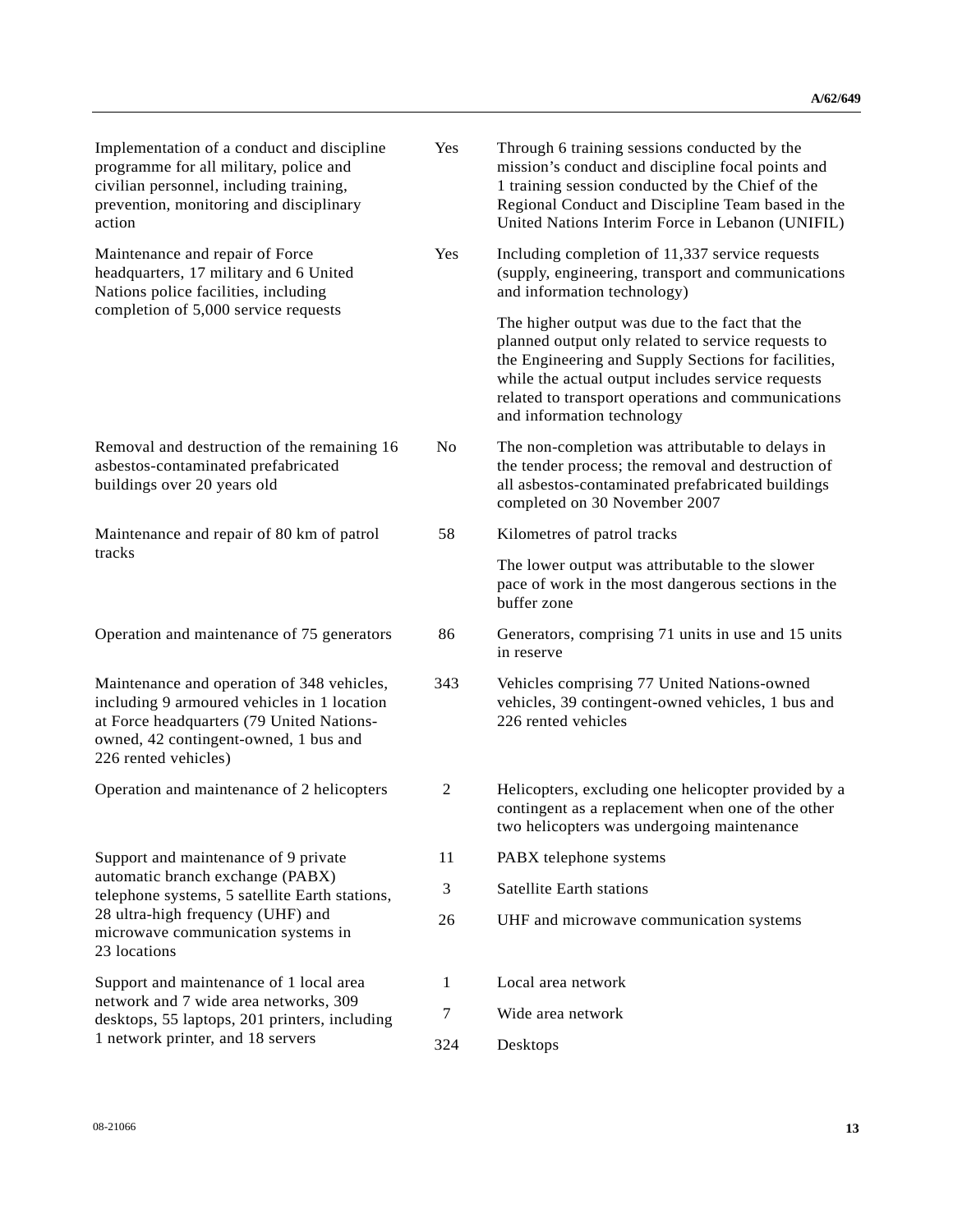|                                                                                                                                            | 55             | Laptops                                                                                                                                                                                                                                                                                                          |
|--------------------------------------------------------------------------------------------------------------------------------------------|----------------|------------------------------------------------------------------------------------------------------------------------------------------------------------------------------------------------------------------------------------------------------------------------------------------------------------------|
|                                                                                                                                            | 185            | Printers                                                                                                                                                                                                                                                                                                         |
|                                                                                                                                            | 21             | <b>Servers</b>                                                                                                                                                                                                                                                                                                   |
| Installation of a redundant (backup) server in<br>each sector headquarters                                                                 | N <sub>0</sub> | The requirement for sector redundant servers was<br>superseded by the virtual server project and the<br>installation of the 100 Mbps microwave network to<br>facilitate centralized backup at Force headquarters                                                                                                 |
| Operation and maintenance of an upgraded<br>level-I medical centre                                                                         | Yes            |                                                                                                                                                                                                                                                                                                                  |
| HIV sensitization programme for all<br>personnel, including peer education                                                                 | 1,645          | Military and police personnel trained during<br>sensitization programmes held every 3 months                                                                                                                                                                                                                     |
| Operation and maintenance of HIV voluntary<br>confidential counselling and testing facilities<br>for all personnel                         | Yes            |                                                                                                                                                                                                                                                                                                                  |
| Awareness programme for the prevention of<br>work-related illnesses                                                                        | Yes            | Including semi-annual medical check-ups<br>conducted for 95 military and civilian personnel<br>who handled food (91) and chemicals (4)                                                                                                                                                                           |
| Installation and maintenance of 30 closed-                                                                                                 | 6              | Closed-circuit television cameras                                                                                                                                                                                                                                                                                |
| circuit television cameras to monitor the<br>buffer zone                                                                                   |                | The lower output was attributable to a change in the<br>requirement from static to pan/tilt/zoom cameras to<br>cover the most volatile locations                                                                                                                                                                 |
| Updated security plan with quarterly training<br>exercises, including hostage incident, natural<br>disaster and major incidents management | Yes            |                                                                                                                                                                                                                                                                                                                  |
| Conduct of 2 evacuation exercises                                                                                                          | N <sub>0</sub> | No evacuation exercises were undertaken owing to<br>the support provided for the evacuation of the<br>personnel of UNIFIL, the Economic and Social<br>Commission for Western Asia, the United Nations<br>International Independent Investigation<br>Commission and other United Nations agencies<br>from Lebanon |
| Provision of security 24 hours a day, 7 days<br>a week, to 17 military positions, including<br>mission headquarters                        | Yes            |                                                                                                                                                                                                                                                                                                                  |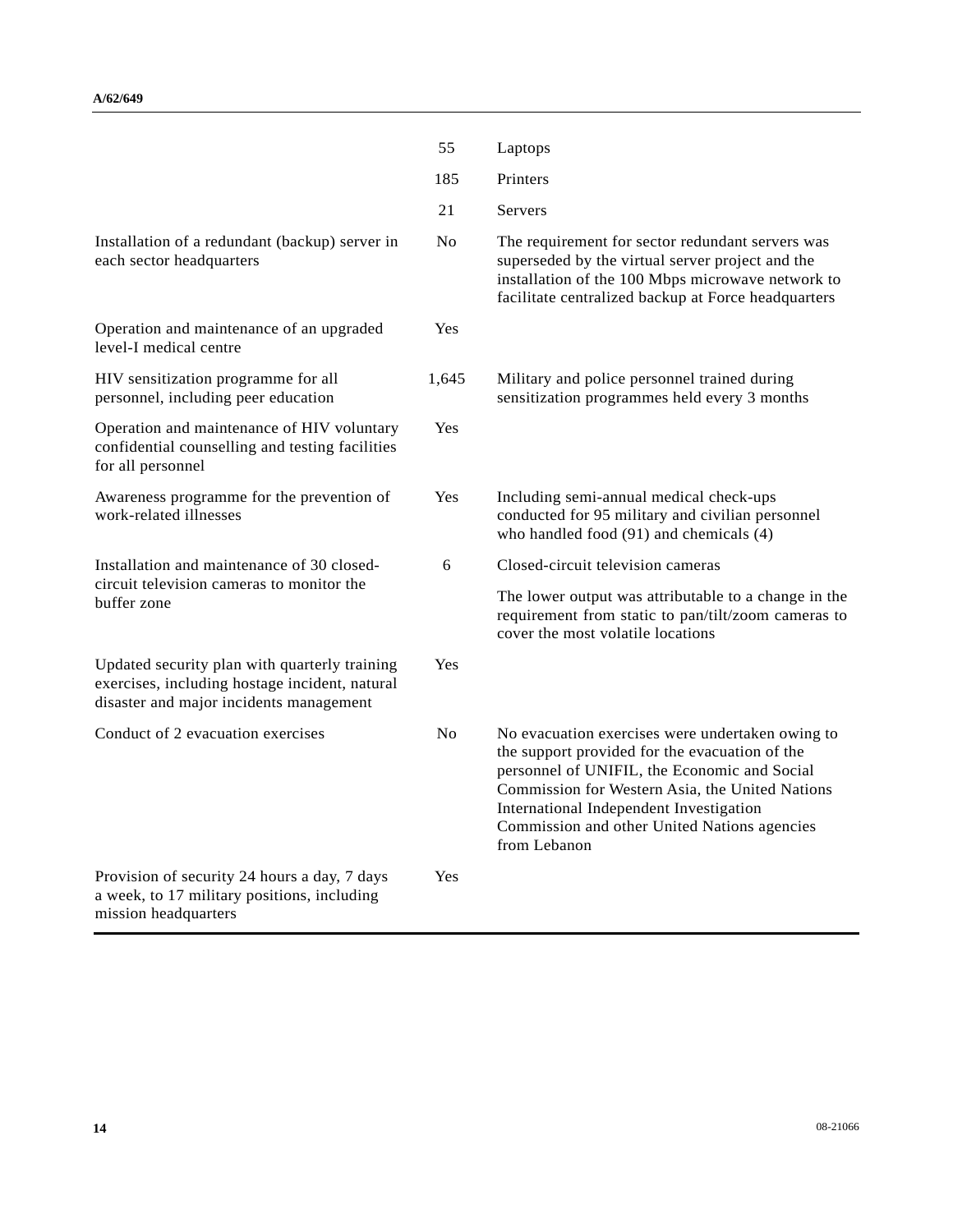# **III. Resource performance**

## **A. Financial resources**

(Thousands of United States dollars. Budget year is from 1 July 2006 to 30 June 2007.)

|                                                         |               |             | Variance                |                      |
|---------------------------------------------------------|---------------|-------------|-------------------------|----------------------|
|                                                         | Apportionment | Expenditure | Amount                  | Percentage           |
| Category                                                | (1)           |             | $(2)$ $(3) = (1) - (2)$ | $(4) = (3) \div (1)$ |
| Military and police personnel                           |               |             |                         |                      |
| Military observers                                      |               |             |                         |                      |
| Military contingents                                    | 17 198.6      |             | 18 417.8 (1 219.2)      | (7.1)                |
| United Nations police                                   | 963.0         | 1 0 9 2 . 1 | (129.1)                 | (13.4)               |
| Formed police units                                     |               |             |                         |                      |
| <b>Subtotal</b>                                         | 18 16 1.6     | 19 509.9    | (1348.3)                | (7.4)                |
| Civilian personnel                                      |               |             |                         |                      |
| International staff                                     | 5 856.2       | 6 0 69.8    | (213.6)                 | (3.6)                |
| National staff                                          | 5 844.3       | 6 850.8     | (1006.5)                | (17.2)               |
| <b>United Nations Volunteers</b>                        |               |             |                         |                      |
| <b>Subtotal</b>                                         | 11 700.5      |             | 12 920.6 (1 220.1)      | (10.4)               |
| <b>Operational costs</b>                                |               |             |                         |                      |
| General temporary assistance                            | 332.9         | 155.2       | 177.7                   | 53.4                 |
| Government-provided personnel                           |               |             |                         |                      |
| Civilian electoral observers                            |               |             |                         |                      |
| Consultants                                             |               |             |                         |                      |
| Official travel                                         | 145.1         | 142.9       | 2.2                     | 1.5                  |
| Facilities and infrastructure                           | 7 263.4       | 7 3 1 5 . 6 | (52.2)                  | (0.7)                |
| Ground transportation                                   | 3 240.9       | 3 2 3 3 . 7 | 7.2                     | 0.2                  |
| Air transportation                                      | 1 567.2       | 1 576.5     | (9.3)                   | (0.6)                |
| Naval transportation                                    |               |             |                         |                      |
| Communications                                          | 916.6         | 797.0       | 119.6                   | 13.0                 |
| Information technology                                  | 579.6         | 548.2       | 31.4                    | 5.4                  |
| Medical                                                 | 282.4         | 276.3       | 6.1                     | 2.2                  |
| Special equipment                                       | 209.9         | 183.5       | 26.4                    | 12.6                 |
| Other supplies, services and equipment                  | 431.3         | 688.5       | (257.2)                 | (59.6)               |
| Quick-impact projects                                   |               |             |                         |                      |
| <b>Subtotal</b>                                         | 14 969.3      | 14 9 17.4   | 51.9                    | 0.3                  |
| <b>Gross requirements</b>                               | 44 831.4      | 47 347.9    | (2516.5)                | (5.6)                |
| Staff assessment income                                 | 1 8 1 8 .5    | 2 110.7     | (292.2)                 | (16.1)               |
| Net requirements                                        | 43 012.9      | 45 237.2    | $(2\;224.3)$            | (5.2)                |
| Voluntary contributions in kind (budgeted) <sup>a</sup> | 1 4 3 9 . 0   | 1 474.4     | (35.4)                  | (2.5)                |
| <b>Total requirements</b>                               | 46 270.4      | 48 822.3    | (2551.9)                | (5.5)                |

<sup>a</sup> Includes \$1,474,400 from the Government of Cyprus.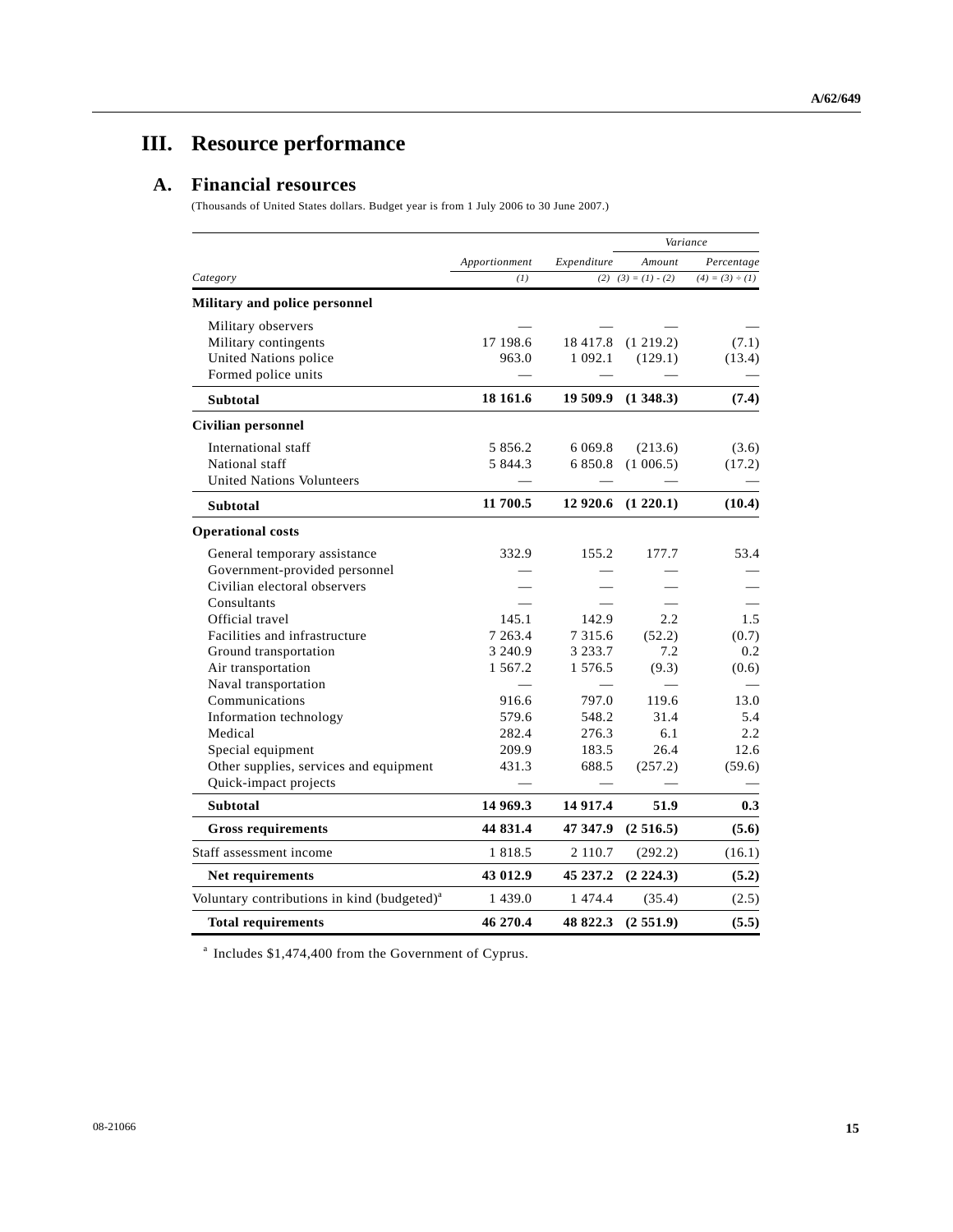

### **B. Monthly expenditure pattern**

7. Higher expenditures in October 2006 were attributable to obligations raised for the reimbursement of troop-contributing Governments for troop costs and contingent-owned equipment, as well as for the provision of rations for military personnel.

## **C. Other income and adjustments**

(Thousands of United States dollars)

| Category                                               | Amount  |
|--------------------------------------------------------|---------|
| Interest income                                        | 286.3   |
| Other/miscellaneous income                             | 266.0   |
| Voluntary contributions in cash                        |         |
| Prior-period adjustments                               |         |
| Savings on or cancellation of prior-period obligations | 660.4   |
| <b>Total</b>                                           | 1 212.7 |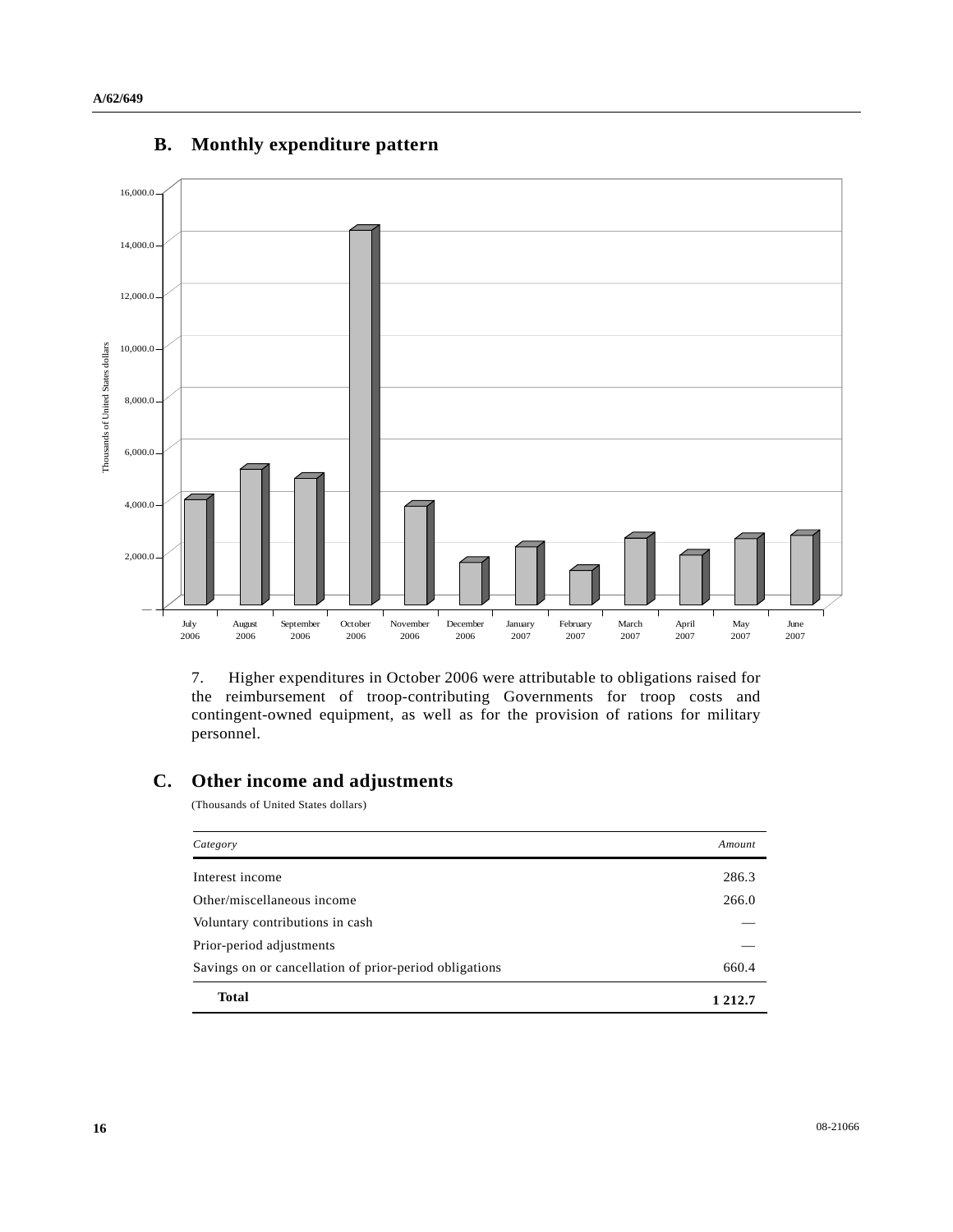### **D. Expenditure for contingent-owned equipment: major equipment and self-sustainment**

(Thousands of United States dollars)

| Category                             |               | Expenditure                     |
|--------------------------------------|---------------|---------------------------------|
| <b>Major</b> equipment               |               |                                 |
| Military contingents                 |               | 1 2 3 0 . 3                     |
| Self-sustainment                     |               |                                 |
| Minor engineering                    |               | 163.7                           |
| <b>Total</b>                         |               | 1 394.0                         |
| <b>Mission</b> factors               | Percentage    | Effective date Last review date |
| A. Applicable to mission area        |               |                                 |
| <b>B.</b> Applicable to home country |               |                                 |
| Incremental transportation factor    | $0.25 - 3.75$ |                                 |

#### **E. Value of non-budgeted contributions**

(Thousands of United States dollars)

| Category                                       | Actual value |
|------------------------------------------------|--------------|
| Status-of-forces agreement <sup>a</sup>        | 205.9        |
| Voluntary contributions in kind (non-budgeted) |              |
| <b>Total</b>                                   | 205.9        |

a Inclusive of market value, as estimated by UNFICYP, of the cost of United Nations observation posts and office accommodation facilities provided by the Government of Cyprus to the Force for military contingents and United Nations police.

# **IV.** Analysis of variances<sup>[1](#page-16-0)</sup>

<span id="page-16-0"></span>**\_\_\_\_\_\_\_\_\_\_\_\_\_\_\_\_\_\_** 

|                             | Variance      |           |
|-----------------------------|---------------|-----------|
| <b>Military contingents</b> | $\$1\,219.2)$ | $(7.1\%)$ |

8. The additional requirements were attributable to the rotation of one contingent by commercial means owing to the unavailability of aircraft from the troopcontributing country for the rotation of its contingent through letter-of-assist arrangements.

<sup>1</sup> Resource variance amounts are expressed in thousands of United States dollars. Analysis is provided for variances of at least plus or minus 5 per cent or \$100,000.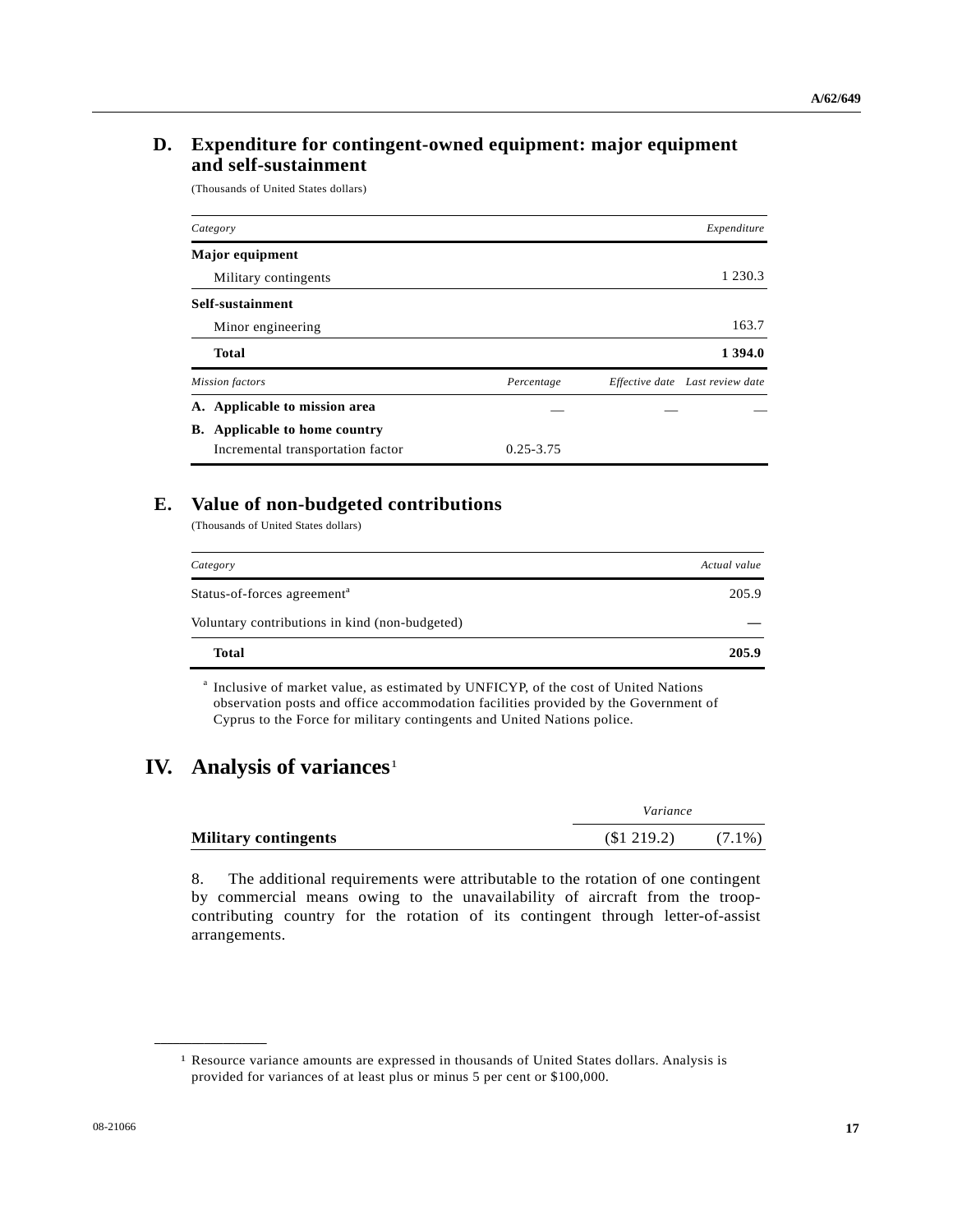|                              | Variance   |  |
|------------------------------|------------|--|
| <b>United Nations police</b> | $(13.4\%)$ |  |

9. The additional requirements were attributable to an increase in the mission subsistence allowances from £C17 (\$35.79) to £C19 (\$41.85) per person per day effective 1 October 2006. The higher requirements were offset in part by lower actual requirements for the travel of United Nations police officers and non-utilization of provision for death and disability compensation, as no incidents of injury to the police personnel occurred during the period.

|                     | Variance |           |  |
|---------------------|----------|-----------|--|
| International staff | (S213.6) | $(3.6\%)$ |  |

10. The variance was attributable to the increase in the post adjustment multiplier effective July 2006 compared to the budgeted multiplier in effect in August 2005, as well as higher expenditures related to the separation of two international staff and mission assignment costs for nine staff.

|                       | Variance   |  |  |
|-----------------------|------------|--|--|
| <b>National staff</b> | $(17.2\%)$ |  |  |

11. The additional requirements were attributable to two revisions of the national staff salary scale in September 2005 (increase by 2.1 per cent) and September 2006 (increase by 4.7 per cent), as well as to the 6.5 per cent appreciation of the Cyprus pound against the United States dollar (from the budgeted rate of £C0.475 to the actual average of £C0.444 during the period).

|                                     | Variance |       |
|-------------------------------------|----------|-------|
| <b>General temporary assistance</b> | \$177.7  | 53.4% |

12. The unspent balance was attributable mainly to the non-utilization of the approved provisions for the Conduct and Discipline Team (one P-5 and one national General Service), owing to the establishment of the Regional Conduct and Discipline Team in UNIFIL following its expansion in August 2006.

|                       |         | Variance |  |
|-----------------------|---------|----------|--|
| <b>Communications</b> | \$119.6 | 13.0%    |  |

13. The variance resulted from lower actual requirements for services, lower expenditures on telephone services as a result of favourable rates charged by the mobile phone service provider, as well as lower requirements for spare parts for microwave links and facsimile machines.